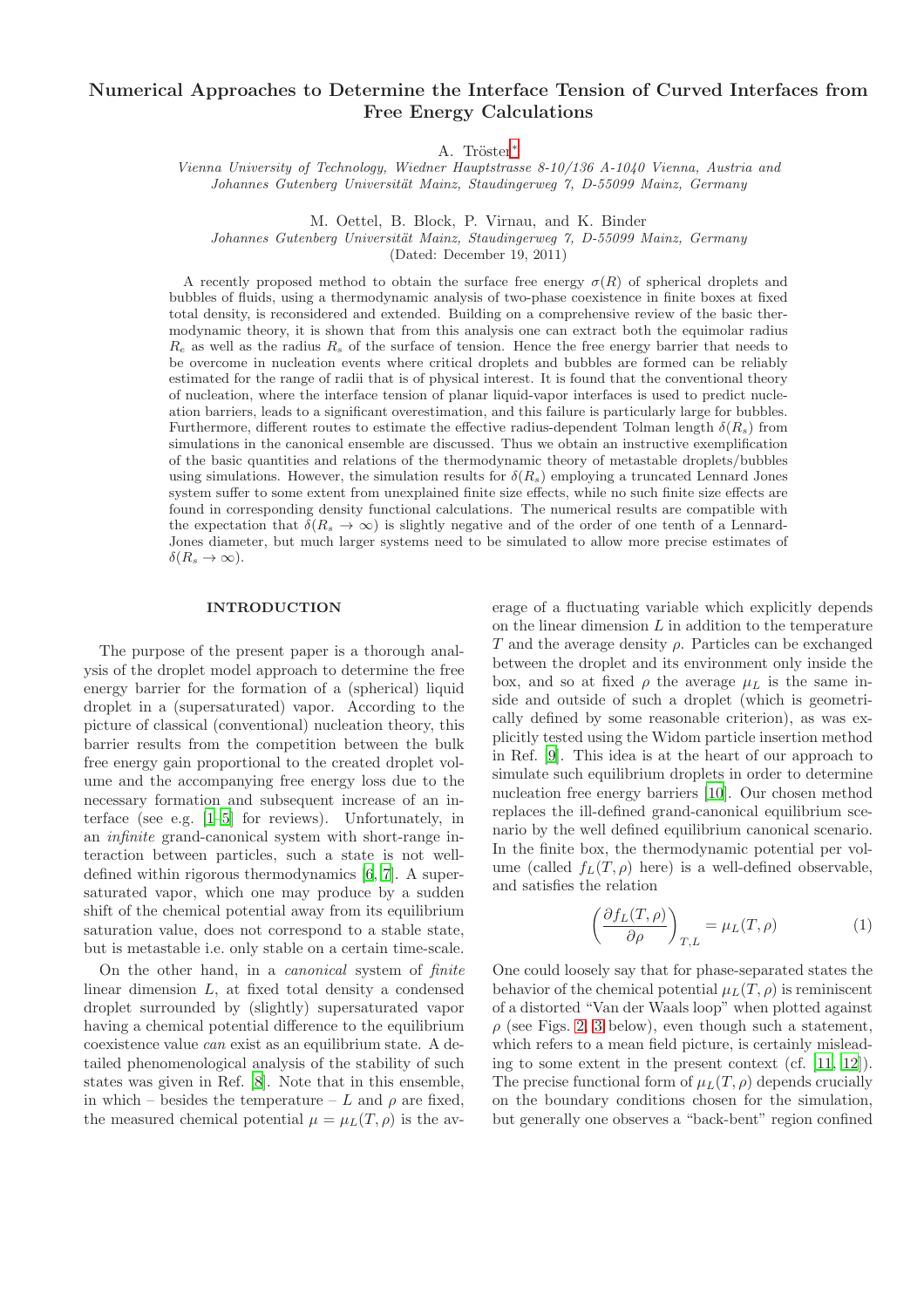between a local maximum  $\mu_L^{\text{(max)}}$  $L^{(\text{max})}(T)$  and a local minimum  $\mu_L^{\text{(min)}}$  $L^{(\text{mm})}(T)$ . In this region (with an average density between the densities of the coexisting bulk vapor and liquid phases), the densities of these associated coexisting phases can be inferred from the equality of their chemical potential with  $\mu_L$  [\[10\]](#page-16-5).

Of course, by this change of ensemble the original difficulty of the nucleation approach is not eliminated. For fixed T and  $\rho$  the deviations of the canonical chemical potential  $\mu_L(T, \rho)$  from its grand-canonical equilibrium counterpart can be shown to vanish with some negative power of L for growing system sizes [\[10](#page-16-5)]. In other words, it is impossible to take the thermodynamic limit at fixed  $\mu \neq \mu_{\infty}(T, \rho)$ . This difficulty is due to the fact that the grand-canonical description of nuclei in a super-saturated bulk is thermodynamically ill-defined, as there is no rigorous way to define a droplet in any kind of equilibrium with its supersaturated vapor. Rather, this situation may only be thought of as an instantaneous snapshot taken during an – intrinsically kinetic – nucleation process [\[13](#page-16-8), [14\]](#page-16-9). Moreover, this means that we have to be prepared to live with (hopefully small) finite-size effects that usually accompany a change of ensembles for finite systems.

Following the standard description of Gibbs which we will review in necessary detail below, the excess free energy of a droplet corresponding to these densities can be determined for any choice of the dividing surface. In evaluating our simulation results, it is now crucial to understand that Gibbs' theory does not prescribe any such choice. Thus, we are left with the question which dividing surface to choose to obtain results which are relevant for application to nucleation theory. We will discuss these issues in detail below. At this point it suffices to note the following. For a one-component system, the choice which probably comes closest to the intuitive picture of a "droplet volume" is the so-called equimolar surface, which will be defined later. From the point of view of nucleation theory, however, this choice is not particularly well-suited, as its radius  $R_e$  is not directly related to the radius of the critical nucleus  $R^*$ , which is determined from the stationarity condition on the radius-dependent grand potential. Due to lack of information on the precise analytical structure of the curvature-dependent interface tension  $\sigma(R)$  entering this equation, one frequently resorts to the capillarity approx*imation*  $\sigma(R^*) \approx \sigma_{\infty}$ , which effectively amounts to completely neglecting the unknown curvature dependence altogether. Unfortunately, such errors enter exponentially in e.g. the standard formulas for calculating nucleation rates [\[1](#page-15-1)[–5](#page-16-0), [13](#page-16-8), [14](#page-16-9)].

To go beyond this crude assumption means to determine  $\sigma(R_s)$  for the radius  $R_s$  corresponding to the *surface* of tension, which does coincide with  $R^*$  even if  $\sigma = \sigma(R)$ is allowed to depend on the curvature.

From the theoretical point of view, even though the first seminal papers were published more than sixty years ago [\[15](#page-16-10)[–17](#page-16-11)], the determination of the analytical structure of  $\sigma(R)$  continues to be a highly controversial subject. As already indicated by the above discussion, the central object to study is the difference  $\delta(R_s) := R_e - R_s$ , whose limit  $\delta$  under extrapolation for  $R_s \to \infty$  has become famous under the name *Tolman length*. In particular, Tolman proposed the parametrization [\[17](#page-16-11)],

<span id="page-1-0"></span>
$$
\sigma(R) = \frac{\sigma_{\infty}}{1 + 2\delta/R} \tag{2}
$$

However, this result is only obtained with the use of several assumptions and approximations, and the actual value of  $\delta$  for a given system as well as the validity of this parametrization as a whole has been debated continuously in the literature (see the papers [\[18,](#page-16-12) [19\]](#page-16-13) and references therein).

In contrast to analytic approaches, in our simulations we do not rely on any particular analytical form of  $\sigma(R)$ , as we only need to determined  $R_s$  and  $\sigma(R_s)$  numerically to be able to calculate the nucleation free energy barrier from the excess of the grand potential (cf. e.g. Appendix 2 of Ref. [\[3](#page-16-14)]). Nevertheless, once this is done, it is still interesting to extract information on  $\delta(R_s)$  from our simulations, thus helping to clarify the validity of the ansatz [\(2\)](#page-1-0). Before we discuss how to do this, let us review the concepts of excess free energies, dividing surfaces and the various assumptions in general and try to disentangle the various approximations and assumptions made.

The plan of this paper is as follows. We first summarize our perspective of the phenomenological theory of the radius-dependent surface tension and the Tolman length. Then we present an application to the Lennard-Jones fluid using results from recent Monte Carlo simulations, and explain how both  $R_e$ ,  $R_s$  and  $\delta(R_s)$  can be extracted from these simulation data. However, we find that the analysis is hampered by large (and unexplained) finite size effects. We show that a density functional approach treating interparticle attractions in a mean field manner and enforcing radially symmetric density profiles does not suffer from this problem to such an extent. The paper ends with a summary and discussion of our results.

## REVIEW OF THE GIBBS DIVIDING SURFACE APPROACH TO PHASE SEPARATION

The purpose of this section is to sketch the main ideas of the classical Gibbs dividing surface approach to phase separation for inhomogeneous fluid/vapor systems. A few comments are in order. First of all, we are aware that a number of excellent references like e.g. [\[3](#page-16-14), [20](#page-16-15)[–23](#page-16-16)] are available on this subject. Nevertheless we feel that it may be useful to provide a complementary accessible review, in which we put particular emphasis on those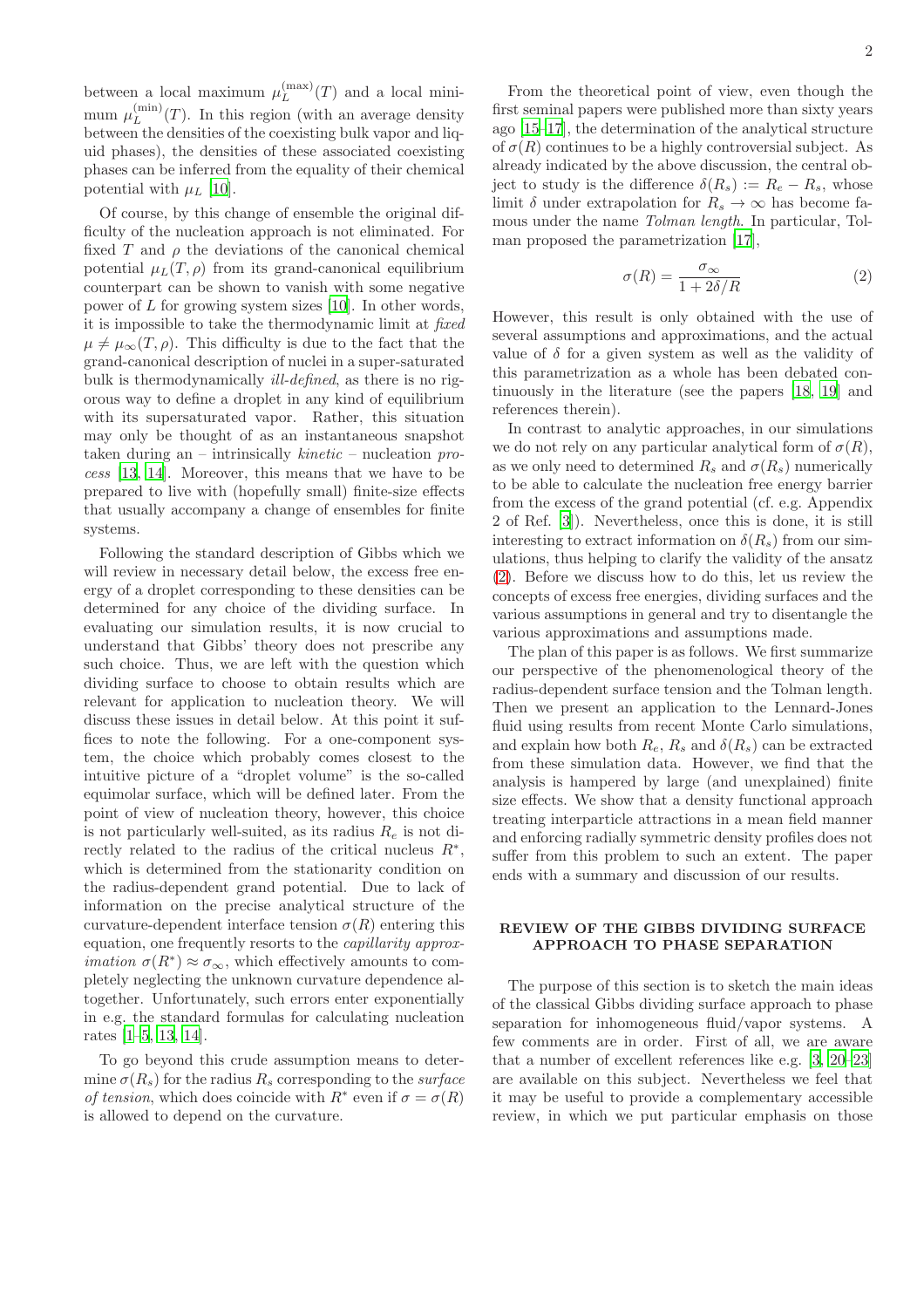aspects of the theory that our latter numerical analysis will make heavy use of. In this guided tour through the above references, we also avoid all complications arising from any demand to cover the problem in full generality. For instance, we will concentrate on the case of a simple one-component fluid. Moreover, we follow standard practice to ignore the caveat that a droplet of finite size coexisting in (unstable) equilibrium with surrounding metastable vapor is not a well-defined problem of equilibrium statistical mechanics.

Consider the intuitive idea of a "cluster" of a phase  $\alpha$  surrounded by a phase  $\beta$  in a simple fluid. On average, such a cluster may appear to be spherical, but of course its shape may fluctuate and its surface may be rather diffuse. At least on molecular length scales, any attempt to define a cluster volume or surface by a suitably chosen "cluster criterion" thus clearly involves a certain amount of arbitrariness as to which molecules to include/exclude. A corresponding arbitrariness also persists in the analysis of the continuous density profile  $\rho(\boldsymbol{x})$ obtained by averaging over individual molecular configurations. On average the gradients of the density profiles  $\rho(x)$  of phase-separated configurations reflect the spatial symmetry of the underlying phase separated regions, but the corresponding leveling surfaces of constant density provide a whole family of reasonable candidates for defining an "interface" between phases. Gibbs' approach cuts this Gordian knot by arbitrarily selecting a suitable so-called "dividing surface" A from this family and subsequently exploits the requirement of invariance of thermodynamic observables under a corresponding change of the location of the dividing surface. The price to pay is that many quantities of interest will pick up a "superficial" dependence on the choice of position of the dividing surface, which must be removed from physical observables by exploring the invariance of physical observables under a so-called "notional" change of A, as we explain below.

Once a dividing surface has been chosen, this yields a separation

<span id="page-2-0"></span>
$$
V = V_{\alpha} + V_{\beta} \tag{3}
$$

of the total volume. Well inside the bulk phases, the local density  $\rho = \rho(x)$  should assume its coexistence equilibrium values  $\rho_{\alpha}$ ,  $\rho_{\beta}$ . Pretending these densities to be homogeneous right up to the dividing surface, we *define* the associated numbers of particles in the bulk phases  $N_{\alpha} := V_{\alpha}\rho_{\alpha}, N_{\beta} := V_{\beta}\rho_{\beta}$  and correct for the error thus introduced in the total particle number N by introducing an excess particle number  $N^x$  w.r. to the partitioning [\(3\)](#page-2-0) as

$$
N \equiv N_{\alpha} + N_{\beta} + N^{x}
$$
 (4)

such that

$$
N^{x} = \int_{V_{\alpha}} (\rho(\boldsymbol{x}) - \rho_{\alpha}) d^{3}x + \int_{V_{\beta}} (\rho(\boldsymbol{x}) - \rho_{\beta}) d^{3}x \quad (5)
$$



<span id="page-2-1"></span>FIG. 1. Cone construction for the thermodynamic discussion of a spherical interface.

In a similar way, we may form excess contributions of other extensive physical quantities. Of particular importance are thermodynamic excess potentials like  $U^x, S^x, F^x, \Omega^x$  corresponding to the internal energy U and entropy  $S$ , the Helmholtz free energy  $F$ , and the grand potential Ω. In the case of a planar interface geometry, the Gibbs dividing surface will of course be chosen to be oriented parallel to the inhomogeneous density region between the two coexisting phases. For the planar geometry, we now notice that the excess  $\Omega^x$  of the grand potential plays a distinct role among all excess potentials, as it is easy to see that  $\Omega^x$  is *invariant* under a parallel shift of the position of the dividing surface. In fact, such an independence is guaranteed for any quantity whose volume density coincides in both phases. The densities  $\omega_{\alpha}, \omega_{\beta}$  of the grand potentials  $\Omega_{\alpha}, \Omega_{\beta}$  are simply the negative bulk pressures  $-p_{\alpha}, -p_{\beta}$ , and these must be equal in the case of a planar interface for stability reasons. The *interface tension*  $\sigma$  is thus well-defined by the relation

<span id="page-2-2"></span>
$$
\sigma \cdot A \equiv \Omega^x = \Omega - \Omega_\alpha - \Omega_\beta \tag{6}
$$

for the case of a planar interface, i.e.  $\sigma = \sigma(T, \mu)$ regardless of the normal distance of the dividing surface to the inhomogeneous density region.

Thermodynamically, the identity of pressures  $p_{\alpha} = p_{\beta}$ for a planar interface follows from the possibility that for such a geometry it is possible to scale both subvolumes  $V_{\alpha}$ ,  $V_{\beta}$  and their interface A by a common factor  $\lambda$  and make use of the bulk extensivity properties and the accompanying Euler relations. It is crucial to realize that this is no longer possible in the presence of a spherical interface, and thus the difference in bulk pressures

$$
\Delta p := p_{\alpha} - p_{\beta} \tag{7}
$$

at coexistence will be different from zero. To exploit the scaling relations following from extensivity in the presence of a spherical interface, a clever cone construction [\[3,](#page-16-14) [20](#page-16-15), [21,](#page-16-17) [24](#page-16-18)] is considered, see Fig. [1.](#page-2-1) Here, both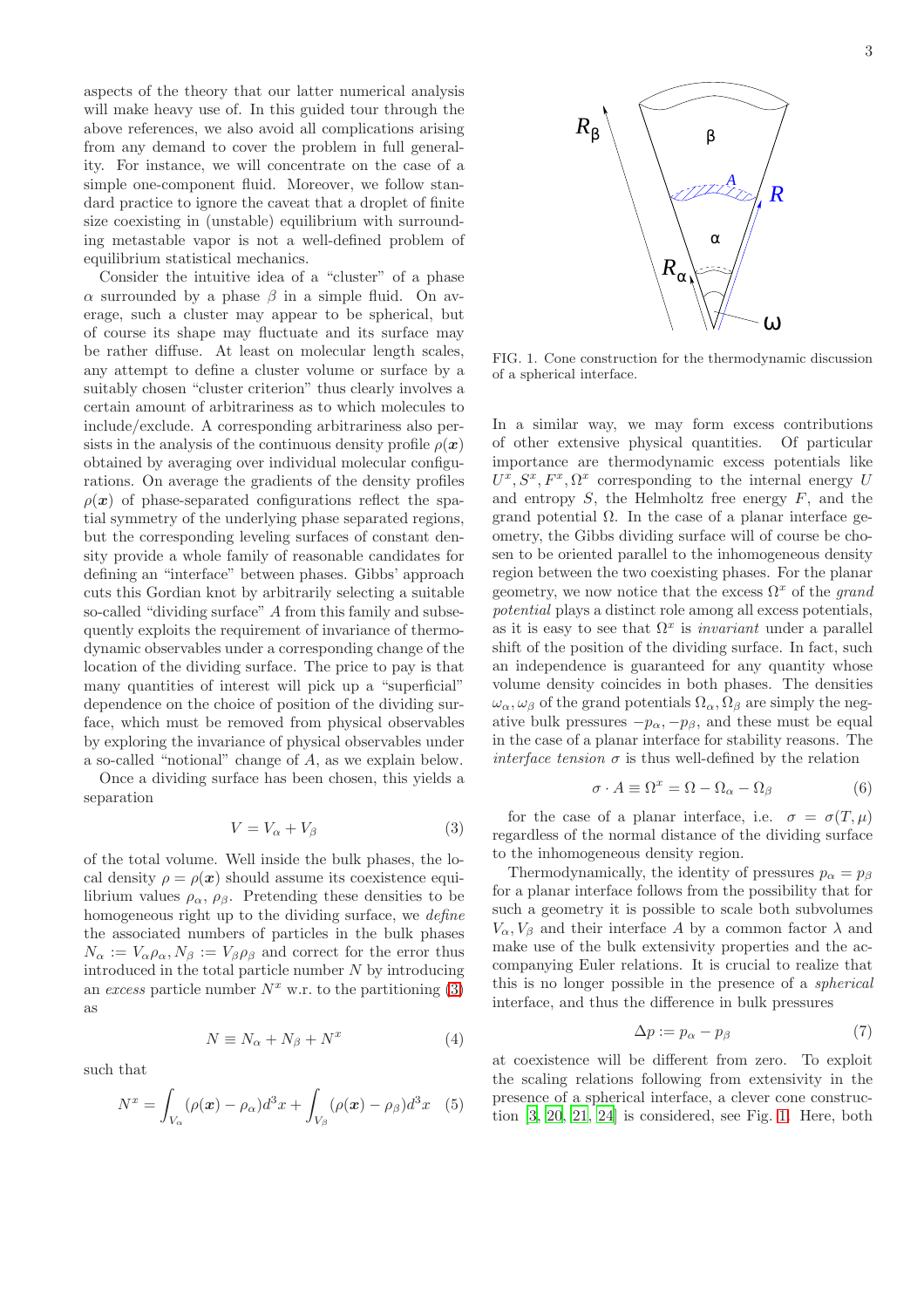phases  $\alpha, \beta$  reside in segments of a cone with opening solid angle  $\omega$ , delimited by radii  $R_{\alpha}$ , R (phase  $\alpha$ ) and  $R, R_\beta$  (phase  $\beta$ ). Thus the corresponding volumes are  $V_{\alpha} = \omega(R^3 - R_{\alpha}^3), V_{\beta} = \omega(R_{\beta}^3 - R^3)$ .  $R_{\alpha}$  and  $R_{\beta}$  remain fixed, while the choice of the radius R of the Gibbs dividing surface  $A = \omega R^2$  is at our disposal. Trading the set of parameters  $(\omega, R_{\alpha}, R, R_{\beta})$  for the physically more useful quantities  $(V_{\alpha}, V_{\beta}, A, R)$ , we write the differential of the total grand potential as

<span id="page-3-0"></span>
$$
d\Omega = -SdT - p_{\alpha}dV_{\alpha} - p_{\beta}dV_{\beta}
$$

$$
+\sigma dA + CdR - Nd\mu
$$
 (8)

where  $p_{\alpha} = p_{\alpha}(T,\mu), p_{\alpha} = p_{\beta}(T,\mu)$ . The whole point of the cone construction is that it allows to exploit extensivity via scaling of the solid angle  $\omega$ . Varying  $\omega \to \lambda \omega$ , the resulting Euler relation allows to integrate [\(8\)](#page-3-0) as

<span id="page-3-1"></span>
$$
\Omega = -p_{\alpha}V_{\alpha} - p_{\beta}V_{\beta} + \sigma A \tag{9}
$$

However, any dependence of a physical quantity like  $\Omega$  on R introduced in this way is of course only superficial. To put this into mathematical terms, let  $\left[d/dR\right]$  denote the so-called superficial or notional derivative [\[21](#page-16-17)] in which R is varied while keeping the physical state of the system invariant. Using this notation,  $\left|\frac{d\Omega}{dR}\right| \equiv 0$  must vanish, which easily yields from Eq.  $(8)$  the *generalized Laplace* equation

<span id="page-3-5"></span>
$$
\Delta p := p_{\alpha} - p_{\beta} = \frac{2\sigma}{R} + \frac{C}{A}
$$
 (10)

and a comparison of the notional derivative of [\(9\)](#page-3-1) with that of the standard form  $\Omega = \Omega(T, V_\alpha, V_\beta, A, R, \mu)$  in Eq. [\(8\)](#page-3-0) allows to identify

$$
C = A \left[ \frac{d\sigma}{dR} \right] \tag{11}
$$

For the excess grand potential , we immediately deduce from [\(9\)](#page-3-1) that the identification  $\Omega^x = \sigma A$  of the surface tension with the excess grand potential per unit area (Eq. [\(6\)](#page-2-2)) holds without change. Explicitly comparing the corresponding derivatives of  $\Omega^x$  computed from the right hand side of Eq. [\(6\)](#page-2-2) to those obtained using the integrated representation [\(9\)](#page-3-1), it is easy to see that  $\Omega^x$  is independent of  $V_{\alpha}$ ,  $V_{\beta}$ , and in addition  $\sigma$  is also independent of A, such that only the nontrivial dependencies

<span id="page-3-2"></span>
$$
d\sigma = -s^x dT + cdR - \Gamma d\mu \tag{12}
$$

remain, where we abbreviated

<span id="page-3-3"></span>
$$
s^x := S^x / A, \qquad c := C / A, \qquad \Gamma := N^x / A \quad (13)
$$

In particular, the *adsorption*  $\Gamma$  will play a prominent role in what follows. Superficially, all quantities appearing in [\(12\)](#page-3-2), [\(13\)](#page-3-3) are thus functions of T, R and  $\mu$ . Physically, however, the parameters  $T, R$  and  $\mu$  are not independent. In fact, for a simple fluid the Gibbs phase rule predicts that only one intensive thermodynamic parameter can be independently varied at two-phase coexistence, but in presence of a spherical interface, the usual derivation of thus rule no longer holds due to the breakdown of conventional extensivity. In fact, since for various interface curvatures different pressures  $p_{\alpha} \neq p_{\beta}$  are possible for a whole range of temperatures  $T$ , we realize that phase coexistence involving curved interfaces of undetermined curvature allows for two independent parameters constructed from the above three. Usually, a grand canonical system at constant volume is described by the intensive parameters  $(T, \mu)$ , but since in the present context we are interested in understanding the curvature dependence of the interface tension, we intend to parametrize our system by  $(T, R)$ . Generally, such a reparametrization can be realized by imposing a constraint of type  $\gamma(T, R = R_{\gamma}, \mu) \equiv 0$ , which amounts to fixing the dividing surface to a value  $R = R_{\gamma}$ . Conversely, we may regard this constraint as defining an implicit function  $\mu = \mu(T, R_\gamma)$ . Thus, if we impose the constraint

<span id="page-3-4"></span>
$$
0 \equiv c(T, R_s, \mu) \tag{14}
$$

which defines the so-called *surface* of tension with its associated radius  $R_s$ . Comparison with [\(12\)](#page-3-2) yields

<span id="page-3-8"></span>
$$
\left(\frac{\partial \sigma}{\partial R_s}\right)_T = -\Gamma \left(\frac{\partial \mu}{\partial R_s}\right)_T \tag{15}
$$

To compute the derivative  $\left(\frac{\partial \mu}{\partial R_s}\right)$  $\setminus$  $T$ , one subtracts the Gibbs-Duhem relations pertaining to both bulk phases  $\alpha$ ,  $\beta$ , which yields at constant T

$$
0 = -d(\Delta p)|_T + \Delta \rho d\mu|_T \tag{16}
$$

where  $\Delta \rho = \rho_{\alpha} - \rho_{\beta}$  denote the number density differences of the bulk phases. At constant  $T$ , a variation of  $\Delta p$  and  $\Delta \mu$  only depends on a variation of  $R_s$ , therefore we obtain

<span id="page-3-6"></span>
$$
\Delta \rho \left( \frac{\partial \mu}{\partial R_s} \right)_T = \left( \frac{\partial \Delta p}{\partial R_s} \right)_T \tag{17}
$$

The constraint [\(14\)](#page-3-4) is equivalent to the validity of the classical Laplace equation when used in Eq. [\(10\)](#page-3-5)

<span id="page-3-7"></span>
$$
\Delta p(T, R_s) = \frac{2\sigma(T, R_s)}{R_s},\tag{18}
$$

Thus, the remaining derivative on the right-hand side of [\(17\)](#page-3-6) can now be calculated in terms of  $\sigma(T, R_s)$  and  $(\partial \sigma(T, R_s)/\partial R_s)_T$  after taking an isothermal derivative of [\(18\)](#page-3-7). Inserting the result into [\(15\)](#page-3-8), we obtain after some straightforward manipulations

$$
\left(\frac{\partial \ln \sigma}{\partial \ln R_s}\right)_T = \frac{2\Gamma_s}{R_s \Delta \rho} \left(1 + \frac{2\Gamma_s}{R_s \Delta \rho}\right)^{-1} \tag{19}
$$

where  $\Gamma_s \equiv \Gamma(T, R_s)$  denoted the adsorption at the surface of tension. Using polar coordinates for our cone,  $\Gamma_s$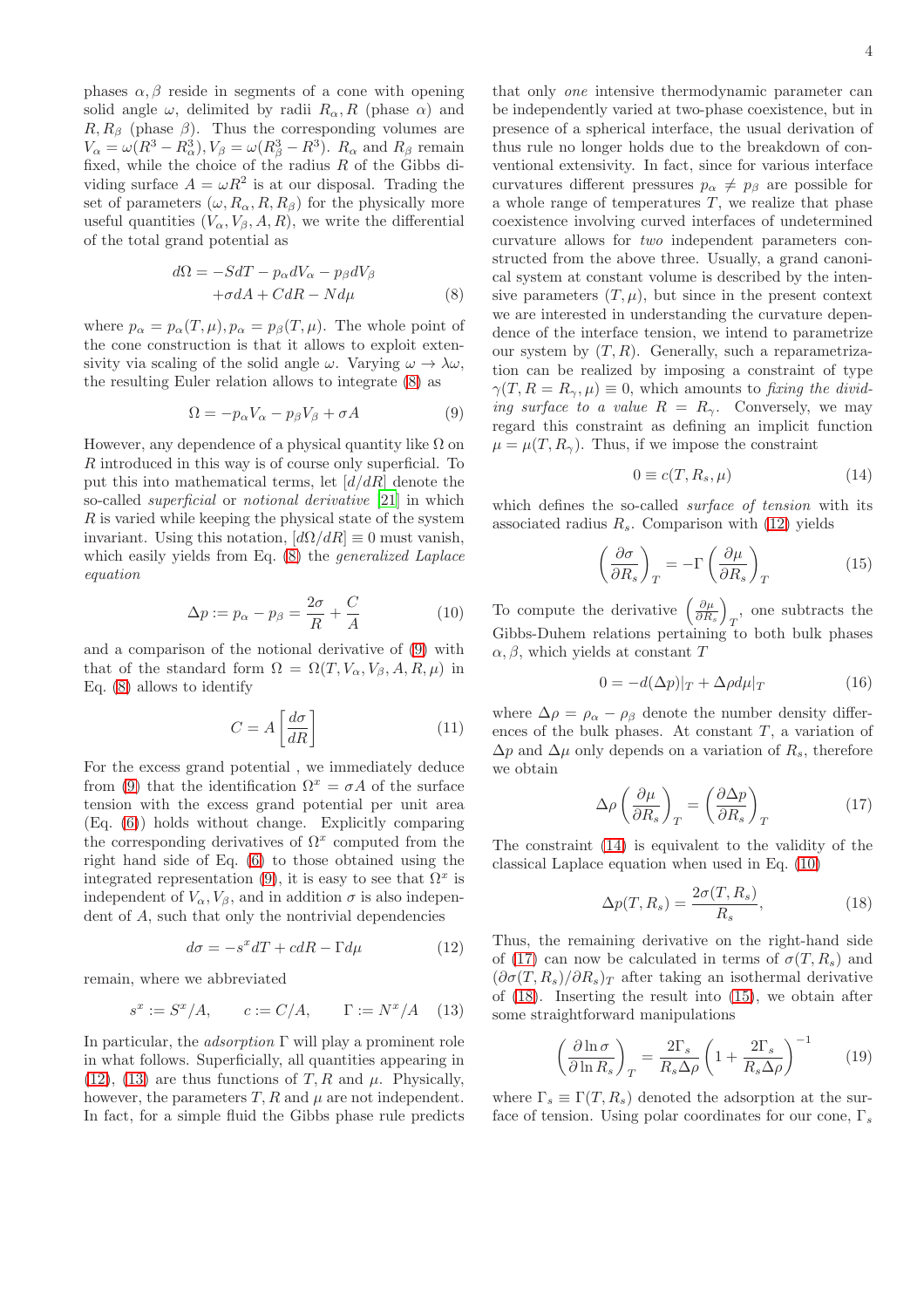is readily computed as

$$
\Gamma_s = \int\limits_{R_\alpha}^{R_s} dr \frac{r^2}{R_s^2} (\rho(r) - \rho_\alpha) + \int\limits_{R_s}^{R_\beta} dr \frac{r^2}{R_s^2} (\rho(r) - \rho_\beta) (20)
$$

On the other hand, at the radius  $R_e$  of the *equimolar* surface the adsorption

<span id="page-4-1"></span>
$$
\Gamma(T, R_e, \mu) \equiv 0 \tag{21}
$$

vanishes by definition, such that

$$
0 = \int_{R_{\alpha}}^{R_e} dr \frac{r^2}{R_s^2} (\rho(r) - \rho_{\alpha}) + \int_{R_e}^{R_{\beta}} dr \frac{r^2}{R_s^2} (\rho(r) - \rho_{\beta})
$$
 (22)

Subtraction of both equations results in

$$
\Gamma_s = \frac{\Delta \rho}{R_s^2} \int_{R_s}^{R_e} d^2 r = \frac{\Delta \rho}{3R_s^2} (R_e^3 - R_s^3) \tag{23}
$$

In terms of parameters  $(T, R_s)$ , of course  $R_e = R_e(T, R_s)$ , and in terms of the famous Tolman length

<span id="page-4-2"></span>
$$
\delta = \delta(T, R_s) := R_e(T, R_s) - R_s \tag{24}
$$

we arrive at

<span id="page-4-4"></span>
$$
\frac{\Gamma_s}{\Delta \rho} = \delta \left[ 1 + \frac{\delta}{R_s} + \frac{1}{3} \left( \frac{\delta}{R_s} \right)^2 \right]
$$
 (25)

Altogether, this yields the desired isothermal  $R_s$ dependence of the interface tension, encoded in the Gibbs-Tolman-Koenig-Buff (GTKB) equation

<span id="page-4-0"></span>
$$
\left(\frac{\partial \ln \sigma}{\partial \ln R_s}\right)_T = \frac{\frac{2\delta}{R_s} \left[1 + \frac{\delta}{R_s} + \frac{1}{3} \left(\frac{\delta}{R_s}\right)^2\right]}{1 + \frac{2\delta}{R_s} \left[1 + \frac{\delta}{R_s} + \frac{1}{3} \left(\frac{\delta}{R_s}\right)^2\right]} \tag{26}
$$

In attempting to solve this equation, one should keep in mind that the Tolman length  $\delta$  is expected to be a nontrivial function of  $R_s$ , in which case the GTKB equation is quite intractable. Following the natural ad hoc conjecture of Tolman [\[17](#page-16-11)], one usually makes the simple assumption that, at least for  $R_s$  large enough,  $\delta(T, R_s) \approx \delta_\infty(T)$  saturates i.e. becomes approximately independent of  $R_s$ , and hopes for the best. Since  $\delta_{\infty}(T)$ is expected to be a quantity on the molecular scale,  $\delta_{\infty}(T)/R_s$  should then be small, such that it suffices to keep powers of lowest order of this quantity on the right hand side of [\(26\)](#page-4-0). Furthermore, for large  $R_s$  the interface tension itself should also approach its limiting planar value  $\sigma_{\infty}(T)$ . Under these assumptions, [\(26\)](#page-4-0) is readily integrated to give the well-known Tolman formula

<span id="page-4-3"></span>
$$
\sigma_s \equiv \sigma(T, R_s) = \frac{\sigma_{\infty}(T)}{1 + 2\delta_{\infty}(T)/R_s} + O((\delta_{\infty}/R_s)^2)(27)
$$

and, replacing  $R_s$  by  $R_s - \delta_\infty(T)$ , to a similar level of accuracy also

$$
\sigma_e \equiv \sigma(T, R_e) = \frac{\sigma_{\infty}(T)}{1 + 2\delta_{\infty}(T)/R_e} + O((\delta_{\infty}/R_e)^2)(28)
$$

In passing we note that despite of contrary beliefs in the literature, the GTKB equation can then be solved analytically without any approximation beyond assuming  $\delta_{\infty}(T)$  to be independent of  $R_s$  by the technique of partial fraction decomposition (see e.g. [\[25\]](#page-16-19) or [\[26](#page-16-20)[–28\]](#page-16-21)). However, this is more of a mathematical exercise, since our simulation results below will show that the hypothesis that  $\delta$  is independent of  $R_s$  must be abandoned, at least in the range of radii  $R_s$  that are physically relevant for real-world thermodynamics. In contrast, one can prove that the remarkable identity [\[20\]](#page-16-15)

$$
\left(\frac{\partial \ln \sigma_e}{\partial \ln R_e}\right)_T = \left(\frac{\partial \ln \sigma_s}{\partial \ln R_s}\right)_T \tag{29}
$$

holds exactly, i.e. without any assumption on the  $R_s$ dependence of the Tolman length made. Also, from [\(12\)](#page-3-2) and [\(21\)](#page-4-1) we conclude that

$$
\left(\frac{\partial \sigma_e}{\partial R_e}\right)_T = c = \left[\frac{d\sigma}{dR}\right]_{R=R_e}
$$
\n(30)

i.e. if (and only if)  $R_e$  is chosen as our radial parameter, the notional and isothermal derivative of the interface tension coincide. These formulas might suggest that a parametrization of the system by  $R_e$  is just as convenient as by  $R_s$ , and of course both quantities encode the same physical information. However,  $R_s$  plays a distinguished role among all possible choices of radii. The reasons for this are at least twofold. On the one hand, eliminating  $\Delta p$  between [\(18\)](#page-3-7) and [\(10\)](#page-3-5) and solving the resulting ordinary (notional) differential equation for  $\sigma(T, R)$  yields the universal parametrization

<span id="page-4-5"></span>
$$
\frac{\sigma(R)}{\sigma_s} = 1 + \frac{1}{3} \left( \frac{R - R_s}{R} \right)^2 \frac{(R_s + 2R)}{R_s} \tag{31}
$$

In other words, knowledge of  $R_s$  and  $\sigma_s$  suffices to immediately deduce  $\sigma$  for any other notional variation of R, and in particular,  $R_s$  locates the minimum value  $\sigma_s$ of  $\sigma(R)$  under all such variations. On the other hand, an easy calculation shows that the formation free energy barrier  $\Delta\Omega$  for a spherical droplet is

$$
\Delta\Omega = \frac{4\pi R^2}{3} \left( \sigma - R \left[ \frac{d\sigma}{dR} \right] \right) \tag{32}
$$

Of course, this quantity is independent of the particular choice of  $R$ , but the simple relation

<span id="page-4-6"></span>
$$
\Delta\Omega(T, R_s) = \frac{4\pi R_s^2}{3}\sigma(T, R_s)
$$
\n(33)

used in classical nucleation theory is only recovered if the surface of tension is chosen as the dividing surface [\[3,](#page-16-14) [4\]](#page-16-22).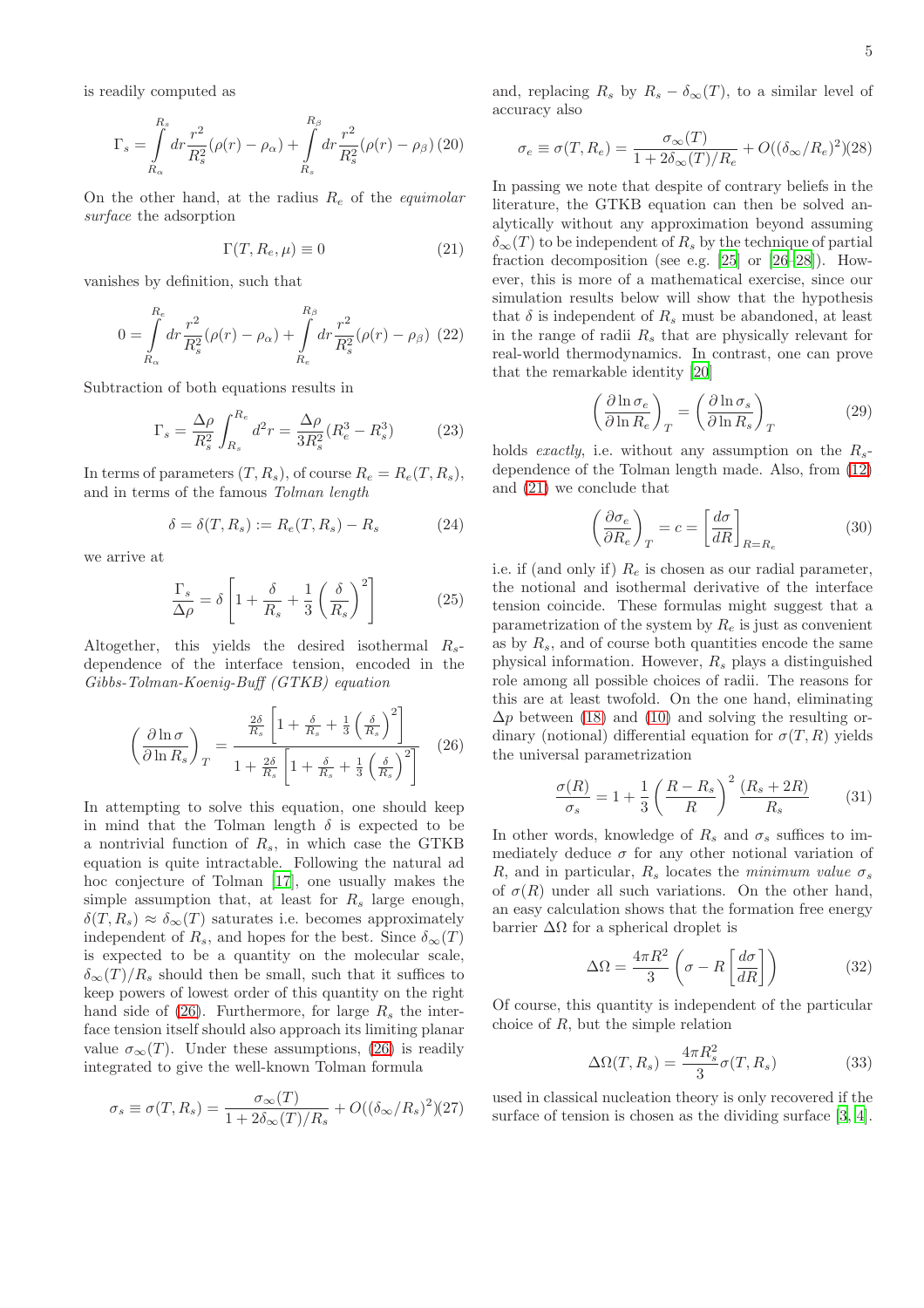We now explain how to fit the above concepts in the framework of a simulation study of droplets in finite box volumes (see e.g. [\[9\]](#page-16-4) for details). Consider, say, a onecomponent fluid in a cubic box of size  $V = L<sup>d</sup>$  with periodic boundary conditions. For a fixed temperature  $T$  well below the critical point temperature  $T_c$ , we determine the gross features of probability distribution  $P_{TV\mu}(N)$ . This quantity is rigorously definable, but in practice will only be obtained numerically by e.g. conducting a grandcanonical Monte Carlo simulation. For a certain narrow range of values  $\mu$ , the single Gaussian-like shape of  $P_{TV\mu}(N)$  changes to a double-peak structure which signals the two-phase coexistence region. To minimize finite size corrections, one can fine-tune the coexistence chemical potential to the value  $\mu = \mu_0(T)$  prescribed by the equal–weight rule [\[29](#page-16-23)] applied to these peaks (see the discussion below) using the well-known histogram re-weighting machinery [\[30](#page-16-24)]. Once  $\mu_0(T)$  has been determined and fixed, the fine-structure of  $P_{TV\mu_0}(N)$  at  $\mu = \mu_0(T)$  is resolved by flat histogram type sampling methods like e.g. successive umbrella sampling [\[31](#page-16-25)]. Taking its logarithm yields the Helmholtz free energy

<span id="page-5-0"></span>
$$
F(T, V, N) = F_0(T, V) + \mu_0(T)N + \hat{F}(T, V, N)
$$
 (34)

where

$$
\hat{F}(T, V, N) = -k_B T \ln P_{TV\mu_0}(N) \tag{35}
$$

and the function  $F_0(T, V)$ , which is related to the choice of normalization of  $P_{TV\mu_0}(N)$ , will be unimportant for what follows. From the double-peak shape of  $\ln P_{TV\mu_0}(N)$ ,  $\hat{F}(T, V, N)$  inherits the appearance of a double-well, whose minima at  $N_g = V \rho_g, N_l = V \rho_l$ , which correspond to the equilibrium densities of the coexisting gas and liquid phases, are separated by a free energy barrier of height  $\propto L^2$ , which displays a central plateau and fine additional features to the left and the right of this plateau which are related to the different geometries of phase-separated configurations. In all cases known to the authors, the free energy values of both minima of  $\hat{F}(T, V, N)$  seem to roughly agree within the accuracy of the simulations. While this is to be expected for models, for which the coexisting phases are symmetry-related (like e.g. in Ising/lattice gas systems), this seems to be purely coincidental in general. In fact, the widths of the corresponding two quasi-Gaussian peaks in  $P_{TV\mu_0}(N)$  are controlled by  $1/V\rho^2\kappa_T$ , and these numbers are not equal in general when being evaluated for the phases  $\alpha$  and  $\beta$ , respectively. Thus, if we impose equal weight [\[29\]](#page-16-23), the heights of the two peaks should necessarily be different.

Taking the derivative  $\left(\frac{\partial}{\partial N}\right)_{T,V}$  of Eq. [\(34\)](#page-5-0), we obtain the *canonical* chemical potential  $\mu(T, V, N)$ . Could we invoke the thermodynamic limit, then  $\mu(T, V, N)$  would be classified as an intensive variable, and standard scaling arguments would allow to write its functional form as  $\mu = \mu(T, \rho)$ . In view of this notation, we choose to write  $\mu = \mu_L(T, \rho)$  to indicate a possible finite size dependence of  $\mu$ . A similar notation will also be used below for other "quasi-intensive" variables, such that e.g.  $F_L(T, V, N) \equiv$  $V f_L(T, \rho)$ . Using this notation, we can split

$$
\mu_L(T, \rho) = \mu_\infty(T) + \hat{\mu}_L(T, \rho) \tag{36}
$$

where (in an abuse of language) the canonical "excess chemical potential"  $\hat{\mu}_L$  is

$$
\hat{\mu}_L(T,\rho) = \left(\frac{\partial \hat{f}_L(T,\rho)}{\partial \rho}\right)_T \tag{37}
$$

and we have passed to volume densities. Globally,  $\hat{\mu}_L(T,\rho)$  appears to have the shape of a distorted "Van der Waals loop" (Fig. [3\)](#page-7-1). As can be anticipated from the shape of  $\hat{F}$ , we find a constant central plateau of value zero, a sharp maximum at some density  $\rho_{\text{max}}$ smaller than the plateau range but slightly larger than  $\rho_q$ , and a sharp minimum at a density  $\rho_{\min}$  than the plateau range but somewhat smaller than  $\rho_l$ . Thus, for any prescribed "unsaturated" value  $\mu$  within the range  $\mu_{\infty}(T) + \hat{\mu}_L(T, \rho_{\min}) < \mu < \mu_{\infty}(T) + \hat{\mu}_L(T, \rho_{\max}),$  the equation  $\mu_L(T, \rho) \equiv \mu$  generally has (at least) three roots  $\rho_{\alpha}(T,\mu) < \rho(T,\mu) < \rho_{\beta}(T,\mu)$ . By calling on the identity of chemical potentials at phase coexistence, we interpret these densities as the bulk densities of coexisting phases. The values of the corresponding grand potential densities corresponding to the states of the total system and of the bulk states characterizing the coexisting subsystems  $\alpha$ ,  $\beta$ are

$$
\omega(T,\mu) = f_L(T,\rho(T,\mu)) - \mu_L \rho(T,\mu) \tag{38}
$$

$$
\omega_{\alpha}(T,\mu) = f_L(T,\rho_{\alpha}(T,\mu)) - \mu_L \rho_{\alpha}(T,\mu) \qquad (39)
$$

$$
\omega_{\beta}(T,\mu) = f_L(T,\rho_{\beta}(T,\mu)) - \mu_L \rho_{\beta}(T,\mu) \qquad (40)
$$

where the use of the Legendre transform for our necessarily finite systems is admittedly delicate. Inspection of Figs. [2](#page-7-0) and [3,](#page-7-1) suggests, however, that for the parts of the data that correspond to pure phases finite size effects are not significant. Inserting  $\mu_L = \mu_\infty + \hat{\mu}_L$  and using [\(34\)](#page-5-0), this reads

$$
\omega(T,\mu) = f_{\infty}(T) + \hat{f}_L(T,\rho(T,\mu)) - \hat{\mu}_L \rho(T,\mu)
$$
 (41)  

$$
\omega_{\alpha}(T,\mu) = f_{\infty}(T) + \hat{f}_L(T,\rho_{\alpha}(T,\mu)) - \hat{\mu}_L \rho_{\alpha}(T,\mu)
$$
 (42)

$$
\omega_{\beta}(T,\mu) = f_{\infty}(T) + \hat{f}_{L}(T,\rho_{\beta}(T,\mu)) - \hat{\mu}_{L}\rho_{\beta}(T,\mu)
$$

Thus, after transforming to the free energy densities  $\hat{f}$ the homogeneous background part  $\mu_{\infty}$  drops out from the calculations.

The interface tension corresponding to a partition  $V =$  $V_{\alpha} + V_{\beta}$  with dividing surface A is

<span id="page-5-1"></span>
$$
\sigma_L = \frac{\hat{F}_L^x - \hat{\mu}_L N^x}{A} \tag{44}
$$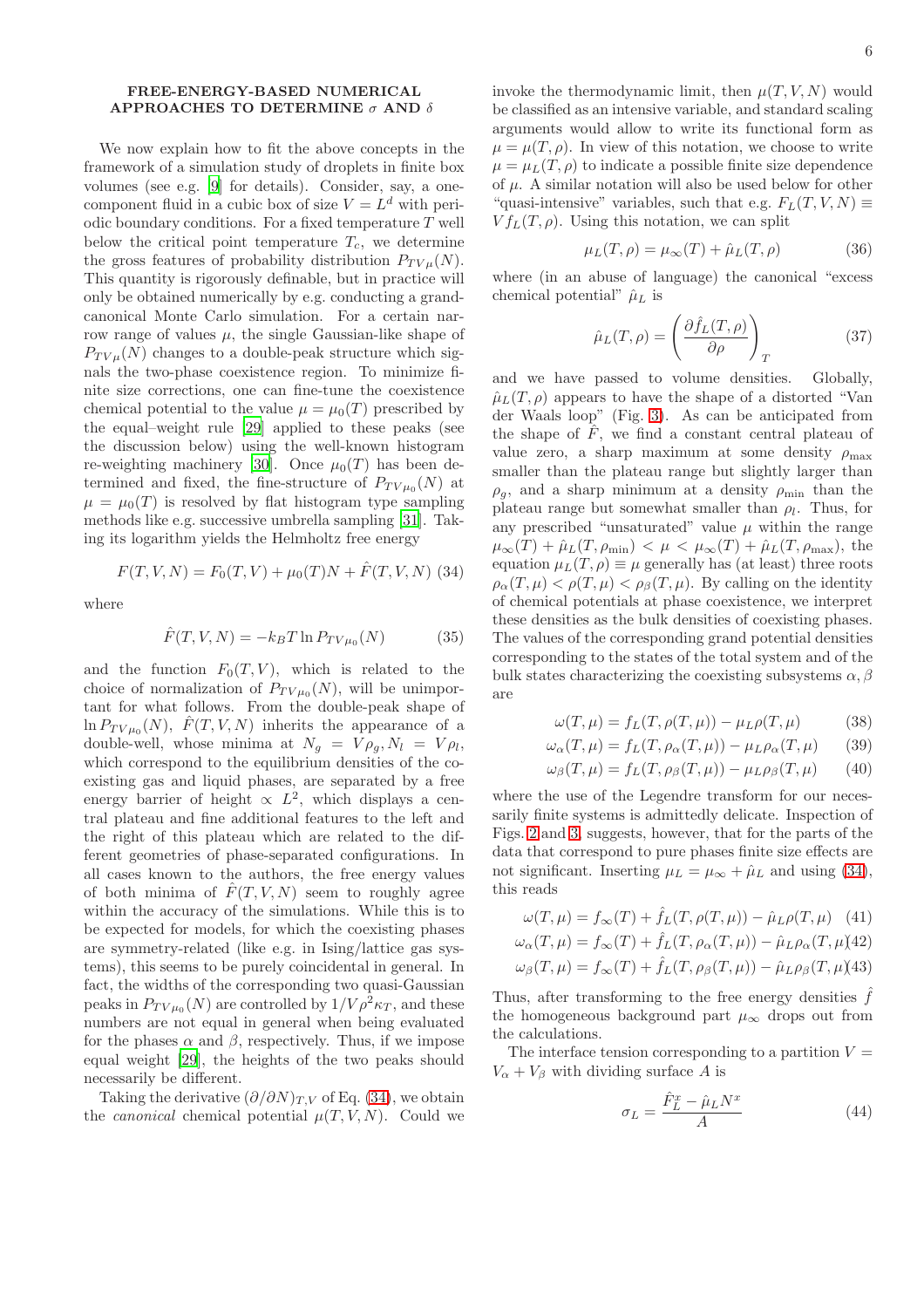at common  $\hat{\mu} = \hat{\mu}(T, \rho)$ , with excess contributions

<span id="page-6-1"></span>
$$
\hat{F}_L^x = V \hat{f}_L(T, \rho(T, \hat{\mu})) - V_\alpha f_L(T, \rho_\alpha(T, \hat{\mu})) \n- V_\beta f_L(T, \rho_\beta(T, \hat{\mu}))
$$
\n(45)

$$
N^{x} = V\rho(T, \hat{\mu}) - V_{\alpha}\rho_{\alpha}(T, \hat{\mu}) - V_{\beta}\rho_{\beta}(T, \hat{\mu}) \qquad (46)
$$

Formula [\(44\)](#page-5-1) gives the interface tension at arbitrary R. According to the theory developed in the preceding section, it is therefore straightforward to determine the radius  $R_s$  and the corresponding interface tension  $\sigma(R_s)$  by numerically locating the minimum of this function. On the other hand, by plugging the three roots  $\rho_{\alpha} < \rho < \rho_{\beta}$ into the lever rule

<span id="page-6-2"></span>
$$
\frac{V_{\alpha}}{V} = \frac{\rho - \rho_{\beta}}{\rho_{\alpha} - \rho_{\beta}}, \qquad \frac{V_{\beta}}{V} = \frac{\rho_{\alpha} - \rho}{\rho_{\alpha} - \rho_{\beta}} \tag{47}
$$

it is also easy to calculate  $R_e$  and evaluate  $\sigma(R)$  at this radius.

After completing these steps, we are in possession of the radii  $R_s, R_s$  and the corresponding interface tensions  $\sigma_s$  and  $\sigma_e$ . Thus, the Tolman length  $\delta(T, R_s)$  can in principle immediately be determined using its very definition [\(24\)](#page-4-2). Note that the present procedure does not make any use of the simple Tolman formula [\(27\)](#page-4-3), and neither any further approximations nor any optimistic assumptions on the corresponding behavior of  $\delta$  as a function of  $R_s$ are needed.

Of course, one may also compare the results of such a procedure to alternative numerical strategies. For instance, from the data of simulations as outlined above, it is also straightforward to calculate the adsorption  $\Gamma_s$ at the surface of tension. Thus, with the left hand side and the value of  $R_s$  known, Eq. [\(25\)](#page-4-4) represents a cubic equation for  $\delta(T, R_s)$ , whose single real-valued solution is obtained from standard formulas. Ultimately, one is mainly interested in the behavior of  $\delta(R_s)$  in the limit  $R_s \to \infty$ , for which formula [\(25\)](#page-4-4) reduces to [\[18](#page-16-12)]

<span id="page-6-0"></span>
$$
\delta(T, R_s) \approx \frac{\Gamma_s}{\Delta \rho} \qquad \text{for } \delta(T, R_s) / R_s \ll 1 \qquad (48)
$$

Comparing the case of spherical liquid droplets in a vapor environment to the inverse one of spherical bubble cavities in a liquid, we expect the respective adsorptions  $\Gamma_s$ to approach a common value  $\Gamma_s(R_s = \infty)$  in the limit of a planar interface. On the other hand, in this limit the relative density differences  $\Delta \rho$  should approach a common modulus but, of course, have opposing sign from the droplet and bubble perspective, respectively. The limiting Tolman lengths  $\delta = \delta(R_s = \infty)$  obtained for droplets and bubbles should thus be identical up to sign, which conforms to a naive replacement  $R_s \to -R_s$  in the simple Tolman formula [\(27\)](#page-4-3). In passing we note that this immediately implies that for any system, in which the two coexisting phases are related by symmetry (e.g. an Ising lattice gas) the Tolman length  $\delta_{\infty}(T)$  necessarily vanishes [\[32\]](#page-16-26).

In the literature [\[33\]](#page-16-27), the numerical strategy implied by Eqs.  $(25)$  and  $(48)$  has been termed the *direct route* to  $\delta$ . On the other hand, from [\(12\)](#page-3-2) we instantly get

$$
-\frac{1}{\Delta \rho} \left( \frac{\partial \sigma}{\partial \hat{\mu}} \right)_T = \frac{\Gamma_s}{\Delta \rho} \tag{49}
$$

If we again regard the excess chemical potential  $\hat{\mu}$ , which characterizes the over-saturation of the metastable phase, as a function of  $R_s$ , i.e.

$$
\mu = \mu_{\text{coex}}(T) + \hat{\mu}(T, R_s) \tag{50}
$$

then sending  $R_s \to \infty$  amounts to extrapolating  $\hat{\mu} \to$ 0. While mathematically in full equivalence with other approaches, Koga et. al claim [\[33](#page-16-27)] that this method to obtain  $\delta_{\infty}(T)$ , which they term the *adsorption route*, has certain numerical advantages. Explicitly,  $\delta_{\infty}(T)$  is then determined from the relation

$$
\delta_{\infty}(T) = -\lim_{\hat{\mu}\to 0} \frac{1}{\Delta \rho(\hat{\mu})} \left(\frac{\partial \sigma(\hat{\mu})}{\partial \hat{\mu}}\right)_T \tag{51}
$$

in which  $1/\Delta \rho(\hat{\mu})$  generally depends only weakly on  $\hat{\mu}$ . The derivative  $\left(\frac{\partial \sigma(R_s)}{\partial \hat{u}(R_s)}\right)$  $\partial \hat{\mu}(R_s)$  $\overline{ }$ must be evaluated by numer-<br> $T_{\text{max}}$ ical differentiation. In this context, we note that in Ref. [\[34\]](#page-16-28), a linear relation between  $\delta(R_s)$  and  $\hat{\mu}$  is observed in a seemingly phenomenological way and is utilized for extrapolating  $\delta(R_s)$  to  $R_s \to \infty$ .

In closing this section, we nevertheless have to emphasize once more that trying to find the limiting value  $\delta_{\infty}(T)$  will turn out to be a rather academic problem since  $\delta(T, R_s)$  will be found to have saturated near such a limit only for values of  $R_s$  and accompanying free energy barriers that are so large that they are already irrelevant for any conceivable practical purpose like e.g. nucleation theory.

## SIMULATIONS

We now move on to breath live into the above ideas by using them to analyze previously obtained data for a 3d Lennard Jones system of linear sizes  $L =$ 13.5, 15.8, 18.0, 20.3, 22.5, truncated and shifted to zero at  $r = 2 \cdot 2^{1/6} \sigma$  where we have chosen Lennard-Jones units (see Ref. [\[35](#page-16-29)] for details). As explained above, the coexistence chemical potential  $\mu_0$  was determined by the equal area rule, and subsequently the dimensionless free energy densities  $\beta f(T,\rho)$  were determined at a temperature  $T = 0.78T_c$  (cf. Fig. [2\)](#page-7-0) from successive umbrella sampling simulations [\[31](#page-16-25)], where  $T_c \approx 0.999$  in the chosen units. Numerically differentiating  $\beta f_L(T,\rho)$ , we then obtain  $\hat{\mu}_L(T,\rho)$  (cf. Fig. [3\)](#page-7-1).

Guided by the analysis of snapshots of typical configurations appearing in the simulations and visual inspection of the fine details of the main plot of Fig. [3,](#page-7-1) it is in principle possible to roughly locate for each linear size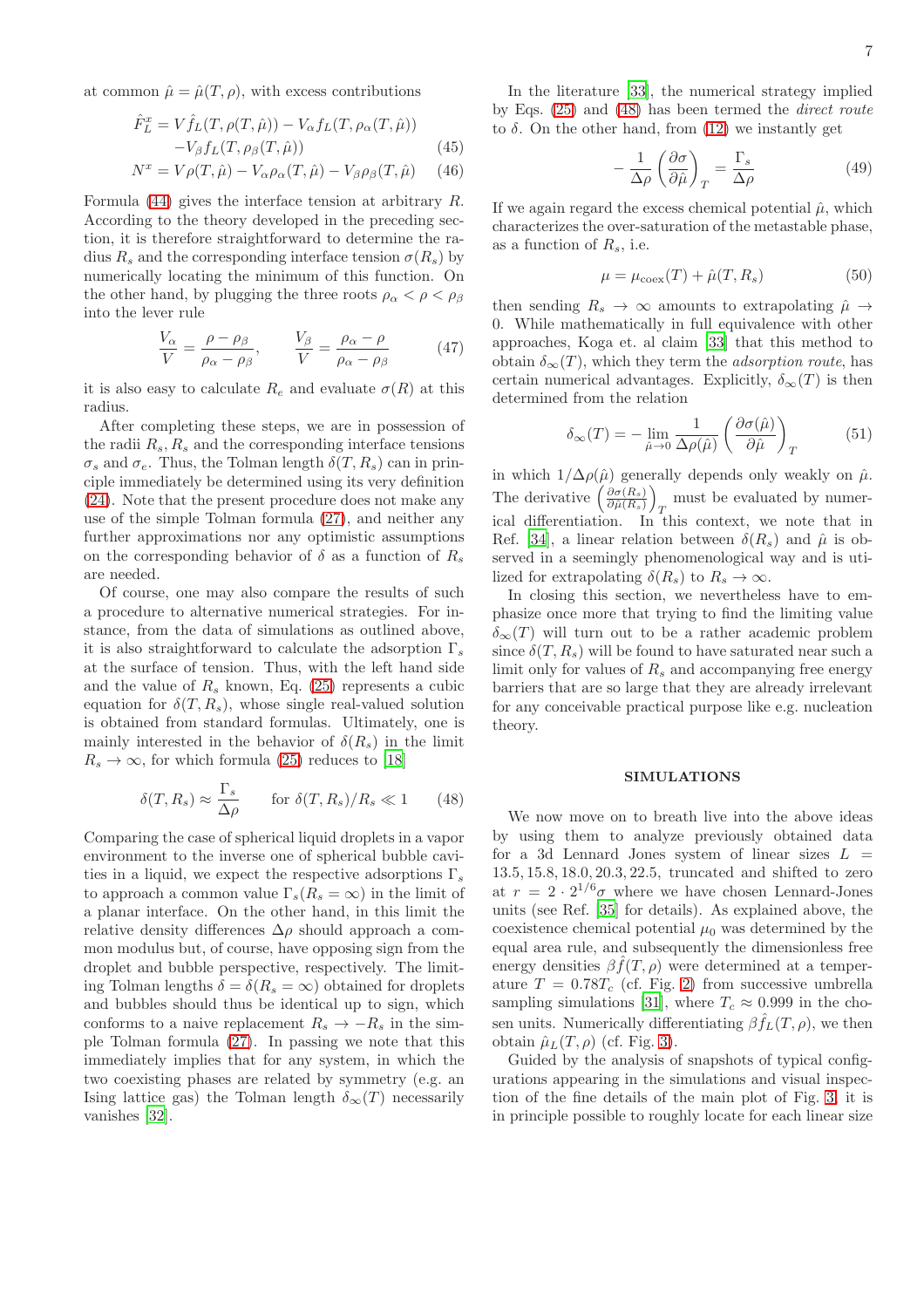

<span id="page-7-0"></span>FIG. 2. Dimensionless free energy densities  $\beta \hat{f}(T,\rho)$  for truncated Lennard-Jones potential at temperature  $T = 0.78 \cdot T_c$ for linear sizes  $L = 13.5, 15.8, 18.0, 20.3, 22.5$ .

L the density ranges within which predominantly  $a - on$ average – spherical phase separation pattern (i.e. a liquid droplet or a vapor bubble) appears. However, proceeding in this way we would have to live with the accompanying uncertainties. In view of the delicate numerical problems to identify the fine details of the interface tension, in which any Tolman correction is buried, such an approach is therefore suboptimal. Instead, in the subsequent analysis we propose to consider provisional density regions which are chosen according to the less restrictive condition that they should only be chosen large enough to safely enclose the ones predominantly inhabited by spherically shaped clusters, postponing a strict determination of the spherical density domains to later stages of the analysis. In fact, if we impose the hypothesis of spherically shaped phase separation patterns on the data, we can anticipate that some observables computed from this analysis for different system sizes  $L$  may show systematic deviations from a common "master curve", from which we will be able to reliably identify the actual density regions for droplets and bubbles a posteriori. In addition, it turns out that in this way it is somewhat easier to observe certain systematic trends in the data.

The provisional density regions are depicted in Fig. [4,](#page-7-2) together with the sections of  $\beta \hat{\mu}_L(T,\rho)$  corresponding to the completely homogeneous vapor and liquid states. Within these density ranges, one may fit both  $\beta f_L(T,\rho)$  and  $\beta \hat{\mu}_L(T,\rho)$  to suitable smooth functions. For prescribed total  $\rho$ , one then solves the equation  $\beta \hat{\mu}_L(T,\rho) \equiv \beta \hat{\mu}_L(T,\rho_i)$  numerically for the coexistence densities  $\rho_i$ ,  $i = \alpha, \beta$  (see Fig. [5](#page-8-0) for an illustration).

Evaluating the free energy density for such a triplet  $(\rho_{\alpha}, \rho, \rho_{\beta})$ , we obtain a corresponding free energy density triplet  $\beta \hat{f}_{L\text{tot}} \equiv (\beta \hat{f}_L(T,\rho), \beta \hat{f}_{L\alpha} \equiv \beta \hat{f}_L(T,\rho)$  and  $\beta \hat{f}_{LB} \equiv f_L(T,\rho_\beta)$ . Comparison to Eqs. [\(44\)](#page-5-1)-[\(46\)](#page-6-1) shows



<span id="page-7-1"></span>FIG. 3. Dimensionless canonical chemical excess potentials  $\beta \hat{\mu}_L(T,\rho)$  for truncated Lennard-Jones potential at temperature  $T = 0.78 \cdot T_c$  for linear sizes  $L = 13.5, 15.8, 18.0, 20.3, 22.5$ .



<span id="page-7-2"></span>FIG. 4. Indication of provisional (blue) density ranges considered in our general analysis (cf. Table [I\)](#page-8-1), which enclose the resulting approximate actual (red) ones, for which predominantly roughly spherical liquid droplet (left plot) and vapor bubble (right plot) shapes are observed as typical microstates (cf. Table [III](#page-9-0) below).

that we now possess all the ingredients necessary to compute the excess free energy density and number density, and thus the interface tension. In what follows we will frequently suppress reference to the temperature  $T$  to lighten our notation. Fig. [6](#page-8-2) shows the typical behavior of  $\sigma_L(R;\rho)$  as observed in numerically evaluating our simulation data. Given the function  $\sigma_L(R;\rho)$ , is straightforward to determine its minimum, such that we obtain the desired quantities  $R_s$  and  $\sigma_s^{(L)} \equiv \sigma_L(R_s; \rho)$  for each given triple of densities  $(\rho_{\alpha}, \rho, \rho_{\beta})$  (we choose to suppress also the L-dependence of  $R_s$  and  $R_s$  to lighten our notation). In passing we note that once  $R_s$  and  $\sigma_s^{(L)}$  have been determined, the correctness of the whole procedure can conveniently be checked by comparing the observed R-dependence of [\(44\)](#page-5-1) with the universal form [\(31\)](#page-4-5).

In addition to  $R_s$ , the equimolar radius  $R_e$  can also readily be computed using [\(47\)](#page-6-2). In accordance with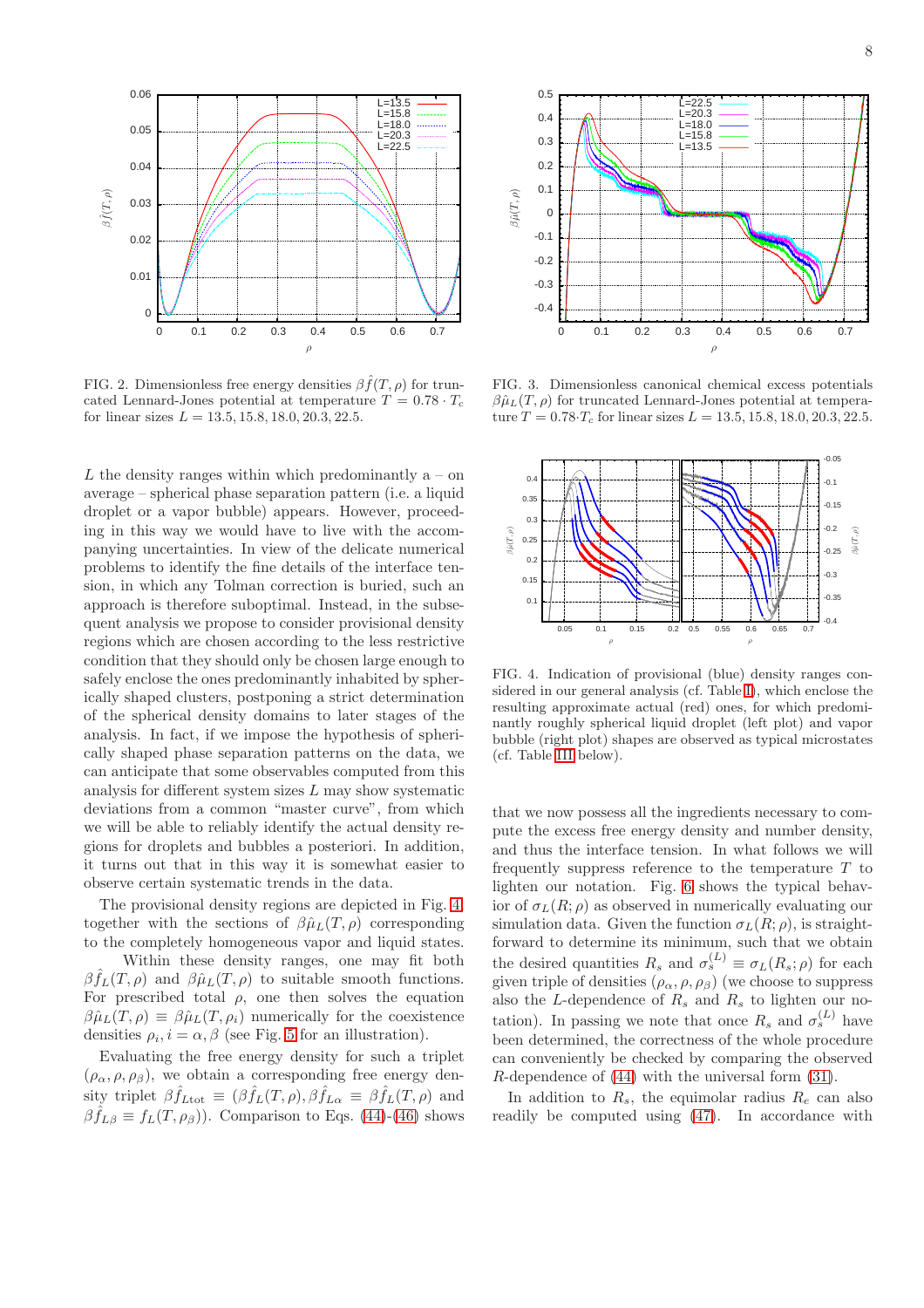| L    |                 | low density range high density range |
|------|-----------------|--------------------------------------|
| 13.5 | $0.079 - 0.158$ | $0.5147 - 0.6221$                    |
| 15.8 | $0.071 - 0.157$ | $0.5155 - 0.6304$                    |
| 18.0 | $0.068 - 0.156$ | $0.5159 - 0.6353$                    |
| 20.3 | $0.065 - 0.156$ | $0.5161 - 0.6417$                    |
| 22.5 | $0.061 - 0.156$ | $0.5161 - 0.6470$                    |

<span id="page-8-1"></span>TABLE I. Preliminary density ranges chosen by visual inspection of the main plot of Fig. [3](#page-7-1) to enclose the density ranges in which roughly spherical liquid droplet/vapor bubble shapes dominate in the typical microscopic system configurations observed for the systems sizes  ${\cal L}$  considered.



<span id="page-8-0"></span>FIG. 5. Illustration of the numerical procedure to determine coexistence density triplets  $(\rho_{\alpha}, \rho, \rho_{\beta})$  for  $L = 20.3$ . Full red lines indicate an example solution  $(\rho_{\alpha}, \rho, \rho_{\beta})$ (0.0366, 0.1126, 0.7241) at common chemical potential  $\hat{\mu}$  = 0.18352 corresponding to a spherical droplet, while dotted blue lines refer to an example solution  $(\rho_{\alpha}, \rho, \rho_{\beta})$  =  $(0.0319, 0.2059, 0.7161)$  at common chemical potential  $\hat{\mu} =$ 0.0977 characterizing a cylindrical droplet.

the above condensed notation, we will denote the corresponding surface tension at the equimolar surface as  $\sigma_e^{(L)} \equiv \sigma_L(R_e; \rho)$ . Information on the planar interface tension  $\sigma_{\infty}^{(L)} = \sigma_L(R_s = \infty, \rho)$  is also available. One can measure the (average) free energy difference  $\Delta F_L$ between the central plateau value of the free energy and the value at one of the minima at  $\rho_{\alpha}, \rho_{\beta}$ , which gives rise to the finite size planar interface tension estimator

$$
\sigma_{\infty}^{(L)} = \frac{\Delta \hat{F}_L}{2L^{d-1}} = L\Delta \hat{f}_L/2
$$
\n(52)

By extrapolation of these finite size values to the thermodynamic limit, the planar interface tension  $\sigma_{\infty}$  at  $T = 0.78 T_c$  was estimated in Ref. [\[35\]](#page-16-29) as  $\beta \sigma_{\infty} \approx 0.375$ . With  $(27)$  in mind, this value serves as a natural normalization of  $\sigma_s^{(L)}$  and  $\sigma_e^{(L)}$ .

As Fig. [7](#page-8-3) shows, the resulting values of  $\sigma_s^{(L)}$  collected from our simulation results at system sizes  $L =$ 13.5, 15.8, 18.0, 20.3, 22.5 appear to roughly collapse onto two separate families of curves for liquid droplets and vapor bubbles, respectively, which are slightly but systematically offset from one another. The fact that these



<span id="page-8-2"></span>FIG. 6.  $\beta \sigma_L(R;\rho)$  for  $L = 20.3$  as computed for the spherical example density triplet of Fig. [5.](#page-8-0)  $R = R_s$  coincides with the location of the minimum with value  $\beta \sigma_s^{(L)}$ , while the auxiliary lines denote the radius of the equimolar surface  $R = R_e$ as calculated from the lever rule [\(47\)](#page-6-2) and the corresponding equimolar surface tension  $\beta \sigma_e^{(L)}$ , respectively.

offsets decay systematically between neighboring systems of increasing size indicates that these offsets represent a finite size effect. A discussion of possible origins of these finite size deviations, which may not have been expected to be so large at a first order transitions is postponed until the closing discussion of the paper. The data show, of course, a pronounced  $R_s$ -dependence over the whole range of observed radii. However, as anticipated, above,



<span id="page-8-3"></span>FIG. 7. Provisional results for the reduced spherical interface tension  $\sigma_s^{(L)}/\sigma_{\infty}$  for system sizes  $L =$ 13.5, 15.8, 18.0, 20.3, 22.5 using the provisional density ranges of Table [I.](#page-8-1) The upper branches of data contain parts corresponding to configurations with a liquid droplet, while the lower ones have parts which characterize vapor bubbles inside a liquid environment, respectively.

due to the generous choice of density ranges summarized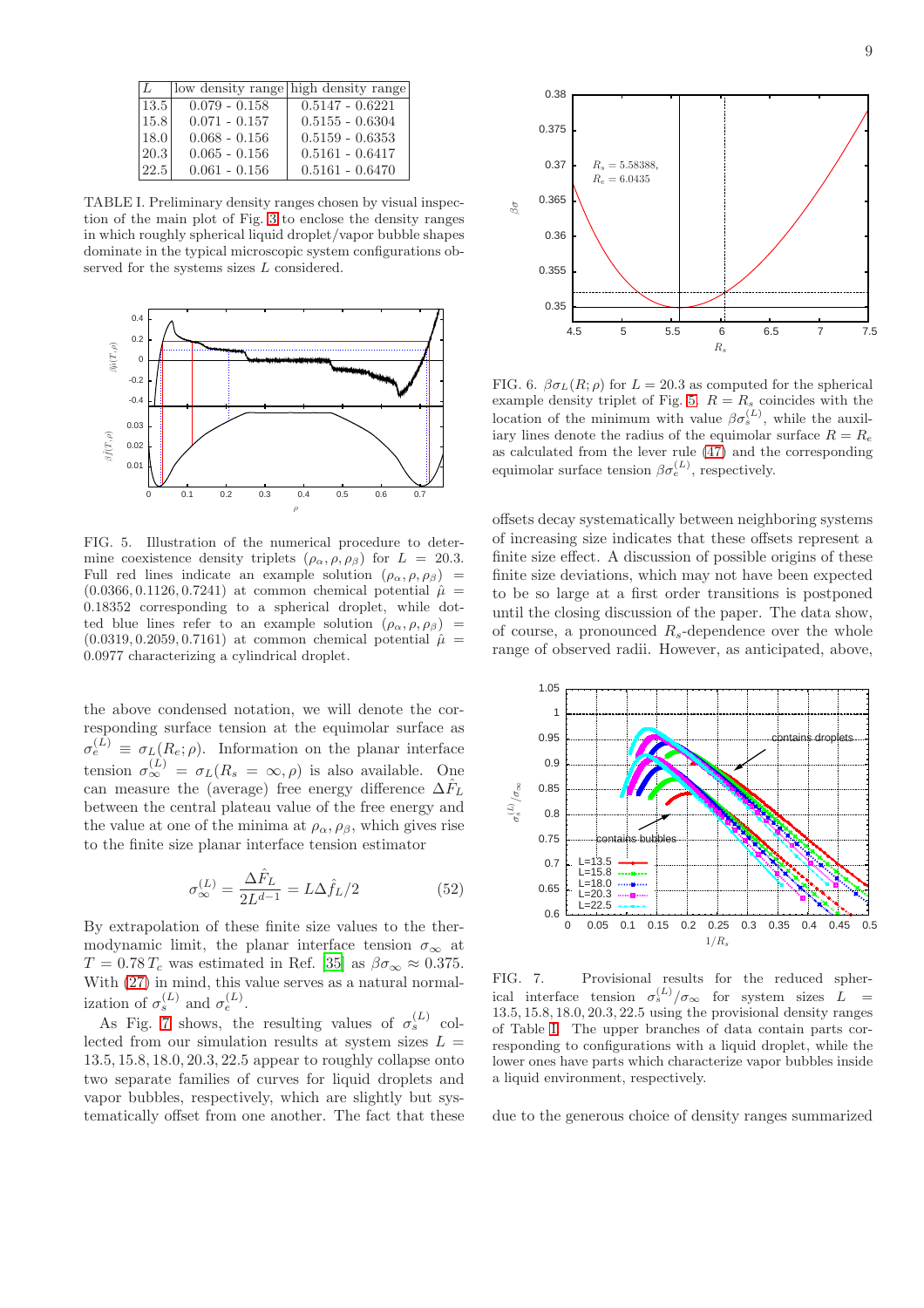

<span id="page-9-1"></span>FIG. 8. Grey lines show the behavior of  $\pm \delta(R_s)$  against  $1/R_s$ obtained for system sizes  $L = 13.5, 15.8, 18.0, 20.3, 22.5$  based on the preliminary density ranges of Table [I.](#page-8-1) In colored thick lines, approximately linear segments of these  $\pm \delta(R_s)$  curves are shown, with corresponding linear fits for the three largest system sizes  $L = 18.0, 20.3, 22.5$ .

in Table [I,](#page-8-1) sections of the data this  $R_s$ -dependence is physically irrelevant, as it merely represents the crossover from spherical to cylindrically phase-separated as well as homogeneous system configurations which we implicitly ignored in our evaluation. Unfortunately, however, from these interface tension data alone it is clearly very difficult to get an idea of the exact locations of these crossover regions. Thus, let us postpone this question for a moment and turn directly to the data for  $\delta(R_s)$  instead.

Fig. [8](#page-9-1) shows a plot of the corresponding data of  $\delta(R_s) = R_e - R_s$  as calculated from our simulation and plotted against  $1/R_s$ , which is suitable for studying the behavior for growing  $R_s$ . Looking at these curves, one notices the onset of an only weakly L-independent linear segment in the both the droplet as well as the bubble data for values around  $0.15 - 0.25$  in  $1/R_s$ . The boundary values for these segments depend on the system size L. We can determine them by fitting straight lines to the data and locating the approximate boundary values for which these fits begin to break down by visual inspection (cf. Fig. [8\)](#page-9-1). As each value of  $R_s$  is in one-to-one correspondence with a total system density  $\rho$ , these results, which are gathered in Table [II,](#page-9-2) immediately translate into the density ranges listed in Table [III.](#page-9-0)

Visually inspecting these density ranges, which are indicated in Fig. [4,](#page-7-2) we realize that they are in excellent correspondence with our expectations concerning the density domains for which roughly spherical liquid droplet/vapor bubble shapes are observed dominate in the typical microscopic system configurations when taking snapshots of the system configurations during the course of the simulation.

From the theorist's point of view as well as from a DFT

| L    | droplet inverse radii bubble inverse radii |                 |
|------|--------------------------------------------|-----------------|
| 13.5 | $0.295 - 0.365$                            | $0.280 - 0.340$ |
| 15.8 | $0.250 - 0.295$                            | $0.230 - 0.290$ |
| 18.0 | $0.200 - 0.260$                            | $0.195 - 0.245$ |
| 20.3 | $0.170 - 0.260$                            | $0.175 - 0.245$ |
| 22.5 | $0.155 - 0.230$                            | $0.150 - 0.220$ |

TABLE II. Approximate  $R_s^{-1}$ -values confining the linear segments observed in  $\delta(R_s)$ .

<span id="page-9-2"></span>

|      | droplet densities bubble densities |                 |
|------|------------------------------------|-----------------|
| 13.5 | $0.102 - 0.119$                    | $0.580 - 0.595$ |
| 15.8 | $0.094 - 0.111$                    | $0.588 - 0.610$ |
| 18.0 | $0.086 - 0.119$                    | $0.589 - 0.619$ |
| 20.3 | $0.074 - 0.122$                    | $0.589 - 0.634$ |
| 22.5 | $0.071 - 0.117$                    | $0.594 - 0.639$ |
|      |                                    |                 |

<span id="page-9-0"></span>TABLE III. Density ranges corresponding to the inverse radius ranges of Table [II.](#page-9-2)

perspective, the above observations may be appreciated. In fact, there are theoretical arguments [\[36](#page-16-30), [37](#page-16-31)] predicting the Tolman length to have an asymptotic behavior of the form

<span id="page-9-3"></span>
$$
\delta(R_s) \sim \delta_{\infty} + \text{const}/R_s, \qquad R_s \to \infty \tag{53}
$$

which also supports our interpretation. Below we will show in addition that the observed linear behavior of the Tolman length with respect to  $1/R_s$  is also in excellent qualitative agreement with results from density functional theory.

Having successfully determined the density and radial ranges that are actually populated by spherical droplets and bubbles, we return to the analysis of the interface tension data. Within as well as outside of the spherical segments, the data of Fig. [9](#page-10-0) exhibit a pronounced  $R_s$ dependence. In particular, the droplet interface tension seem to suggest a certain "overshooting" of  $\sigma_s^{(L)}$  to values larger than  $\sigma_{\infty}$ . In terms of the simple Tolman formula [\(27\)](#page-4-3) one would be tempted to propose a negative Tolman length, which could be obtained from a corresponding fit [\[35](#page-16-29)]. Nevertheless, in the light of the data on  $\delta(R_s)$  presented above, this conclusion resides on shaky ground, as large enough radii  $R_s$  for which  $\delta(R_s)$  is close to an asymptotic value have not been reached remotely for the data at hand. In any case, merely replacing  $\sigma_s^{(L)}$ by  $\sigma_{\infty}$ , as it is done in the capillarity approximation, can yield large errors in derived quantities. In particular, this warning applies to the determination of nucleation rates, in which the third power of the interface tension enters exponentially. To illustrate the magnitude of potential errors, Fig. [10](#page-10-1) shows a comparison of estimates of the pressure difference  $\Delta p_L$  inside and outside a liquid droplet computed from the Laplace equation as opposed to the simple capillarity approximation  $\Delta p \approx 2\sigma_{\infty}/R$ .

Summarizing our results so far, within the observed range of radii and system sizes,  $\delta(R_s)$  is strongly  $R_s$  de-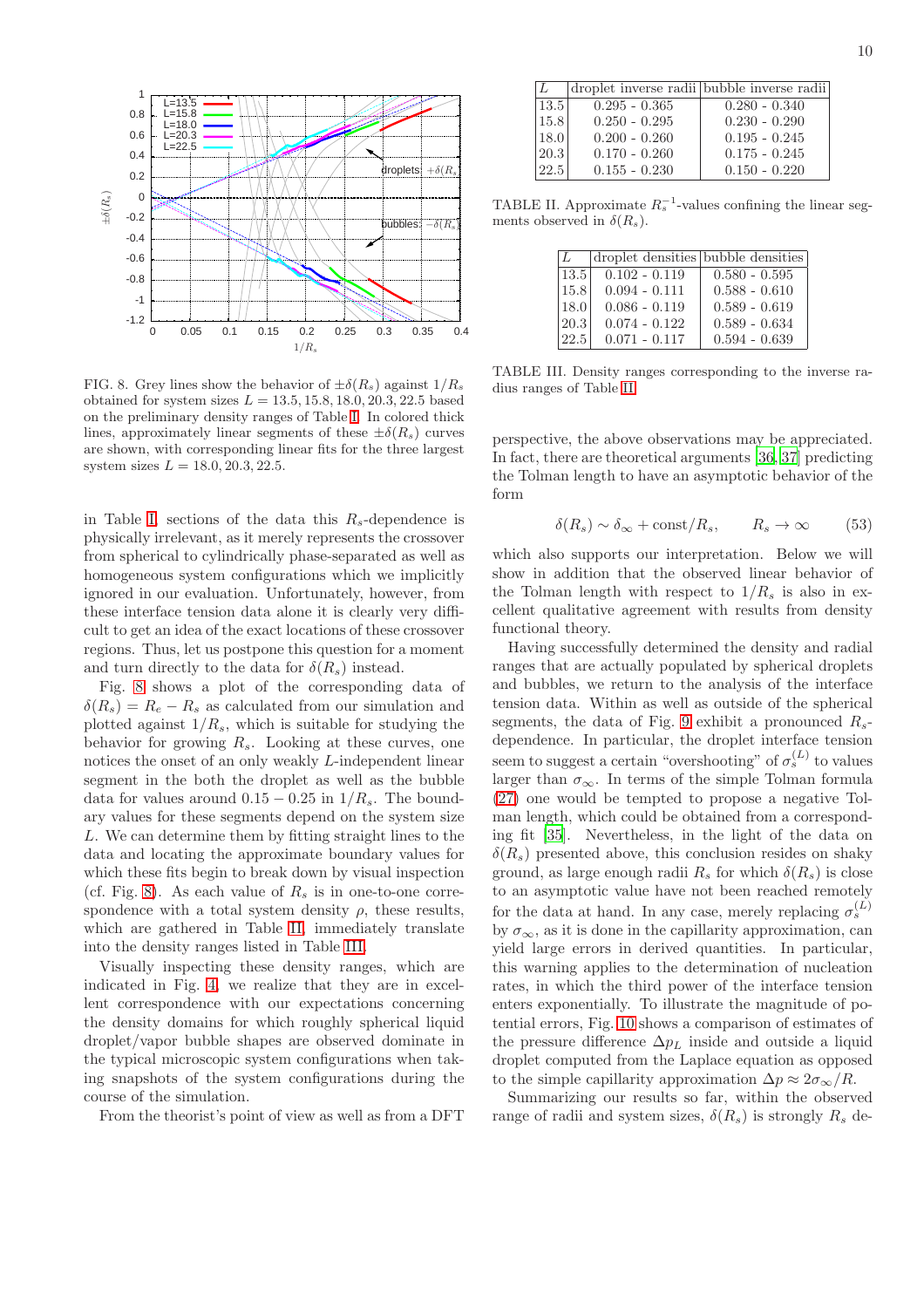

<span id="page-10-0"></span>FIG. 9. Results for the reduced spherical interface tension  $\sigma_s^{(L)}/\sigma_{\infty}$  for system sizes  $L = 13.5, 15.8, 18.0, 20.3, 22.5$  using the inverse radius ranges of Table [II.](#page-9-2) The upper branches of the data correspond to configurations with a liquid droplet, while the lower ones refer to a spherical vapor bubbles inside a liquid environment, respectively.



<span id="page-10-1"></span>FIG. 10. Comparison of results for  $\beta \Delta p_L$  computed from the Laplace equation (lower data) as opposed to the simple capillarity approximation  $\Delta p \approx 2\sigma_{\infty}/R$  (upper data). Depending on the value of  $R_s$ , the error introduced by the capillarity approximation falls in the range of  $10\% - 30\%$ .

pendent with a behavior following Eq. [\(53\)](#page-9-3), and from a purely mathematical point of view it is obvious that at radii  $R_s$  much larger than those accessible in our simulations  $\delta(R_s)$  finally saturates and Tolman's formula becomes correct. However, as we now show, our simulations do cover the *physically* relevant range of radii  $R_s$ . To show this, we investigate the free energy barrier [\(33\)](#page-4-6) for the formation of droplets and bubbles, respectively, which is a quantity of great interest in its own right, since it plays a major role into practically all experimental and theoretical approaches to nucleation problems.



<span id="page-10-2"></span>FIG. 11. Dimensionless formation free energy barriers obtained for the radii  $R_s$  accessed in our simulations. The overestimations introduced by the capillarity approximation are also indicated.

As Fig. [11](#page-10-2) demonstrates, at the chosen temperature the corresponding barrier data  $\Delta \Omega^{(L)}(R_s) = (4\pi/3)R_s^2 \sigma_s^{(L)}$ computed with the aid of Eq. [\(33\)](#page-4-6) exceed some  $65k_BT$ for system sizes beyond those considered here. Barriers in this range are certainly of practical interest, while significantly larger barriers would not matter for observable nucleation rates at all.

Another important lesson that Fig. [11](#page-10-2) teaches us is how important it is to use the proper definition of surface tension and droplet radius when one wishes to employ the classical formula, Eq. [\(33\)](#page-4-6), according to which the barrier is just 1/3 of the total surface free energy of the droplet. In fact, the spherically relevant part of a mere graph of  $\sigma(R_e)$  plotted against  $R_e$  may appear to be deceivingly similar to that of  $\sigma_s$  plotted against  $R_s$ , since [\(6\)](#page-8-2) illustrates that accidentally the larger value  $\sigma_e > \sigma_s$  is also taken at a larger radius  $R_e > R_s$  for our present model. Nevertheless, the classical formula Eq. [\(33\)](#page-4-6) only applies if R is taken to be the radius of surface of tension  $R_s$  and  $\sigma$  as the associate interface tension  $\sigma_s$ , whereas it would be rather inaccurate to use the equimolar radius and associate surface free energy instead. This fact can be easily illustrated with the data shown in Fig. [6](#page-8-2) for a chosen chemical potential difference  $\hat{\mu} \approx 0.183$ : the radius  $R_s = 5.583$  and dimensionless surface tension  $\beta \sigma = 0.350$ translate into a barrier (in units of  $k_BT$ ) of 46.2, while the radius  $R_e = 6.0435$  and dimensionless surface tension  $\beta\sigma = 0.352$  yield the significantly larger value of about 54.3. In passing we note that in Ref. [\[35\]](#page-16-29) results similar to Figs. [9](#page-10-0) and [11](#page-10-2) were presented for the reduced interface tension at  $R = R_e$  (cf. Fig. [6\)](#page-8-2). However, the latter result is not directly relevant for nucleation theory, unlike the results shown in Fig. [9.](#page-10-0) With regard to the practical problem of determining nucleation barriers, we therefore consider the present treatment much more satisfactory.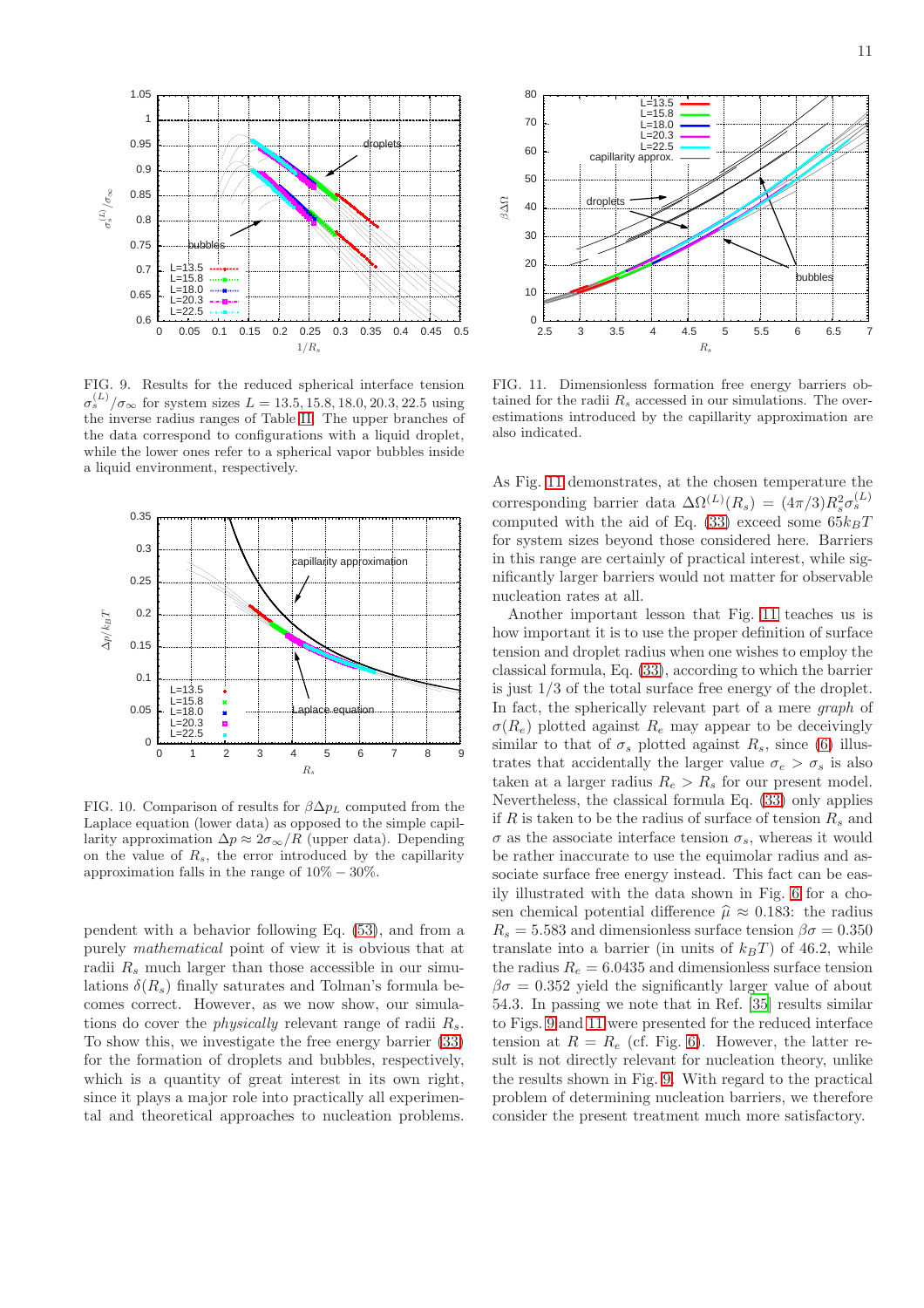One may also wonder how large the error introduced by a simple capillarity approximation  $\sigma(R_s) \approx \sigma_{\infty}$  in computing the barrier  $\Delta\Omega$  actually is. Eliminating  $R_s$ in Eq. [\(33\)](#page-4-6) in favor of  $\sigma_s$  by virtue of the Laplace equa-tion [\(18\)](#page-3-7), the barrier is seen to depend cubically on  $\sigma_s$ . Thus, replacing  $\sigma_s \approx \sigma_\infty$  leads to an overestimation of the barrier by the cubic factor factor  $(\sigma_{\infty}/\sigma_s)^3$ . As can be anticipated from a glance at Fig. [9,](#page-10-0) for the data at hand this overestimation, which is included in Fig. [11,](#page-10-2) is absolutely dramatic.

Returning to the analysis of  $\delta(R_s)$ , let us investigate our data for the adsorption  $\Gamma_s$  at the surface of ten-sion. As Eq. [\(48\)](#page-6-0) indicates, the question whether  $\delta$ vanishes or not boils down to the question if  $\Gamma_s$  does so, since by physical reasons  $\Delta \rho$  is generally expected to gently saturate at a finite and nonzero value in the limit of infinitely large "droplets" or "bubbles". Looking at Fig. [12](#page-11-0) one notices once more the onset of an only weakly L-independent linear segment in the both the droplet as well as the bubble data for values of  $1/R_s$  which are practically identical to those already determined above (Fig. [12\)](#page-11-0). In addition, restricting the



<span id="page-11-0"></span>FIG. 12. Grey lines show the behavior of the adsorption  $\Gamma_s$ at surface of tension plotted as function of  $1/R_s$ . In colored thick lines, approximately linear segments of these  $\Gamma_s$  curves are shown, with corresponding linear fits for the three largest system sizes  $L = 18.0, 20.3, 22.5$ .

data to these ranges, our anticipation concerning the gentle variation of  $\Delta \rho^{(L)}(R_s)$  in the limit  $R_s \to \infty$  is confirmed, and, as Fig. [13](#page-11-1) shows, the extrapolation of these data to  $R_s \rightarrow \infty$  is compatible with the finite size extrapolation of the (practically L-independent) density difference  $\Delta \rho^{(L)} = \rho_l - \rho_g$  formed by the two isolated zeros of  $(T, \rho)$ , which is estimated numerically as  $\Delta \rho = \lim_{L \to \infty} \Delta \rho^{(L)} \approx 0.6796$  for our present model. As may have been expected on general grounds, a plot of the solution of Eq. [\(25\)](#page-4-4) in an attempt to follow the "direct route to  $\delta$ " gives results which are indistinguish-



<span id="page-11-1"></span>FIG. 13. Plot of  $\pm \Delta \rho$  obtained for system sizes  $L =$ 13.5, 15.8, 18.0, 20.3, 22.5 for spherical liquid droplets and bubbles, respectively (the dotted lines are a guide to the eye).

able from the ones shown in Fig. [8.](#page-9-1) We have also tested the "adsorption route" to  $\delta(R_s)$  outlined above. For the presently available set of data a corresponding analysis did not yield any significant improvement.

Summarizing, our results clearly demonstrate that within the considered range of radii,  $\delta_L(R_s)$  appears to depend markedly on  $R_s$ , such that Tolman's hypothesis  $\delta_L(R_s) \approx$  const is ruled out. In particular, this implies that not only the capillarity approximation but even the classical Tolman formula [\(27\)](#page-4-3) is unmasked as a mere mirage which may only hold in the limit of very large droplet and bubble radii with little physical interest. Still, we cannot resist the temptation to attempt an extrapolation of our findings to  $R_s \to \infty$ , although - based the accuracy and range of our presently available data - this is obviously a bit presumptuous. Below, we summarize our present attempts in Fig. [16.](#page-13-0) Of course, we would like to extrapolate the values  $\pm \delta^{(L)}(R_s = \infty)$  obtained from the fits of the linear sections of the branches  $\delta^{(L)}(R_s)$  for droplets and bubbles, respectively. Even though the two smallest systems were excluded, the data shown in Fig. [8](#page-9-1) fail to have a common intersection point at  $R_s^{-1} \rightarrow 0$ . Nevertheless, the crossing points are slightly biased towards negative values, such that one may speculate about a small negative limiting Tolman length. We can do a similar thing for the quotients of the values  $\Gamma_s^{(L)}(R_s = \infty)$ obtained as fit parameters from the fits of the linear sections of the adsorption  $\Gamma_s$  (cf. Fig. [12\)](#page-11-0) and the approximate limiting density difference  $\pm \Delta \rho (R_s = \infty) \approx \pm 0.682$ (cf. Fig. [13\)](#page-11-1) to  $L \to \infty$ . As an additional route for a possible extrapolation of  $\delta(R_s)$  to  $R_s \to \infty$ , we have investigated  $R_e - R_s$  parametrized by the excess chemical potential  $\hat{\mu}$  instead of  $R_s$ . As Fig. [14](#page-12-0) shows, upon this reparametrization we also find a linear relation between  $\delta(\hat{\mu})$  and  $\hat{\mu}$  similar to what is observed by Julin et. al. in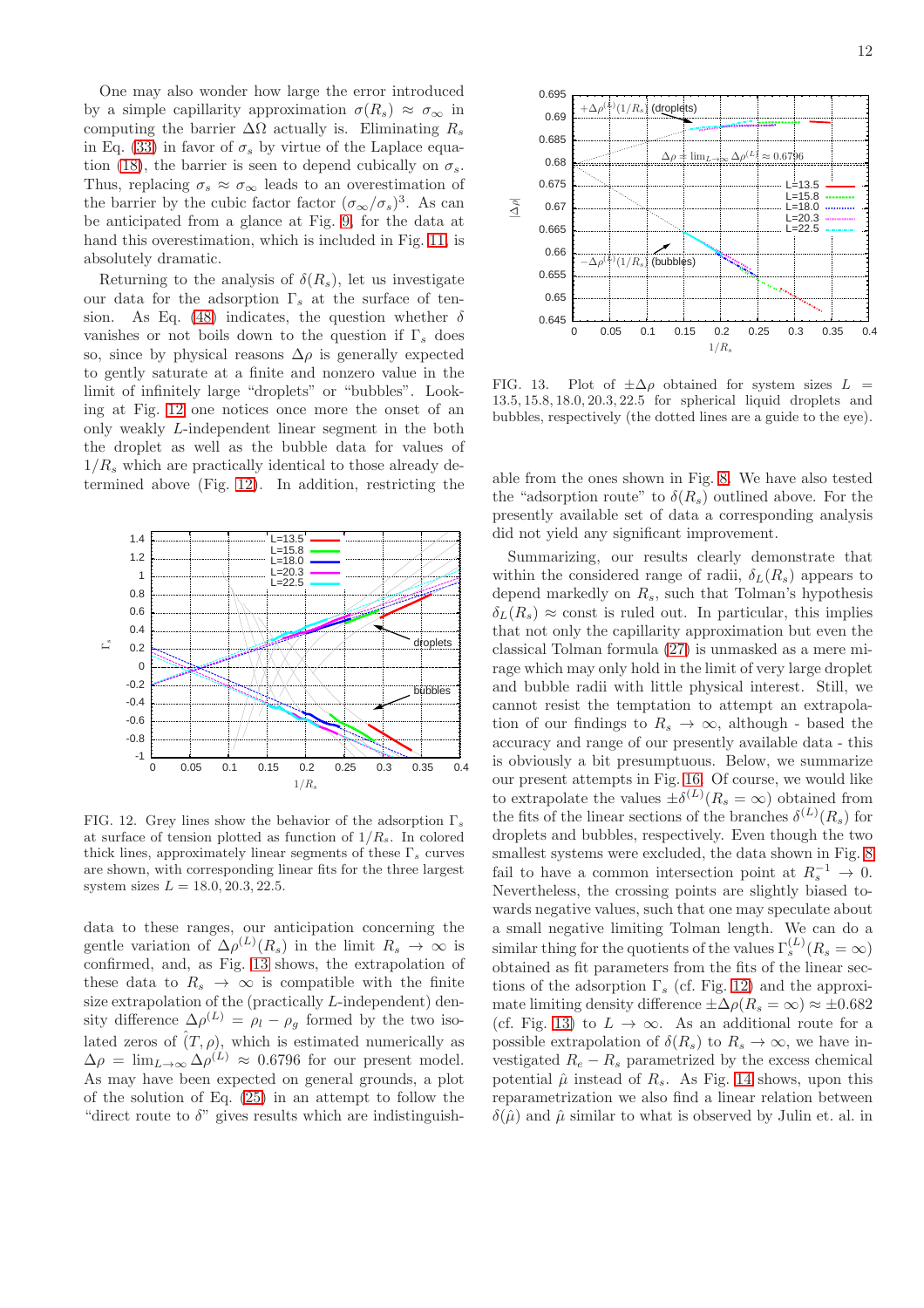Ref. [\[34](#page-16-28)]. In fact, from comparing our data with those of Fig. 3 in Ref. [\[34\]](#page-16-28), we are tempted to interpret the slight increase of slope in their data as an onset of the transition from configurations with a single spherical cluster to the homogeneous oversaturated gas. However, with a cutoff of  $5\sigma$  used in Ref. [\[34\]](#page-16-28), we are unable to directly verify this suspicion in a quantitative way. Again fitting these linear sections with straight lines and recording the intersections of these lines with the  $(\hat{\mu} = 0)$ -axis produces another set of finite size estimators for  $\delta$ , whose behavior turns out to be similar to the one obtained for the quantity  $\Gamma_s/\Delta\rho$  in a numerical analysis (see below). From the physical point of view, however, reparametrization of the droplet/bubble formation barrier  $\delta\Omega$  by  $\hat{\mu}$  has its merits, since  $R_s$  is after all a purely theoretical quantity, whereas the excess chemical potential  $\hat{\mu}$  is more directly related to experiment. From Fig. [3](#page-7-1) we see that near its equilibrium coexistence value  $\hat{\mu} = 0$  the excess chemical potential  $\hat{\mu}$  is not plagued by noticeable finite size effects, and Taylor-expanding the supersaturation

$$
S^{(p)}(\widehat{\mu}) := \frac{p(\widehat{\mu})}{p(\widehat{\mu} = 0)} \approx 1 + \frac{\rho(\widehat{\mu} = 0)}{p(\widehat{\mu} = 0)} \widehat{\mu}
$$
(54)

about  $\hat{\mu} = 0$  gives a straight line through 1 with experimentally accessible slope  $\rho_0/p_0$ , where  $\rho_0$  and  $p_0$  denote the corresponding coexistence density and pressure, respectively. On the other hand, the equation of state for many supersaturated gases may be approximated by that of an ideal gas, and thus  $S^{(p)}(\widehat{\mu}) \approx S^{(\rho)}(\widehat{\mu})$ , where

<span id="page-12-1"></span>
$$
S^{(\rho)}(\widehat{\mu}) := \rho(\widehat{\mu})/\rho(\widehat{\mu} = 0)
$$
\n(55)

Of course, for our data the relation  $\hat{\mu} \to S^{(\rho)}(\hat{\mu})$  turns out to be slightly nonlinear. Nevertheless, since [\(55\)](#page-12-1) is a convenient parametrization from the experimental point of view, we chose to indicate some of these values in Fig. [15,](#page-12-2) which shows the free energy barriers  $\Delta \Omega^{(L)}(\hat{\mu})$  as func-<br>time of  $\hat{\Sigma}$ . The also because the summary of the tions of  $\hat{\mu}$ . The plot also reminds us once more of the vast overestimation of a naive capillarity approximation.

In summary, the results of the various routes to access the Tolman length for large droplet radii are shown in Fig. [16,](#page-13-0) in which, however, we have excluded the data for  $L = 13.5$  and  $L = 15.8$ , since these two smallest system sizes did not allow to determine the various extrapolations with sufficient precision. This plot may again hint at a small negative Tolman length for droplets, which we would estimate as  $\delta \approx -0.13$ . While this is in nice agreement with other recent estimates [\[19,](#page-16-13) [34,](#page-16-28) [35\]](#page-16-29) and in particular quite compatible with results from density functional theory as will be shown below, to be honest, the quality and range of our present data may not be sufficient for any conclusive answer.

In closing this section, we report that for cylindrical phase separation geometry, a similar analysis was also attempted. However, compared to the generic situation encountered in the numerical evaluation of the spherical case, the slopes of  $\hat{\mu}(T, \rho)$  at the corresponding density



<span id="page-12-0"></span>FIG. 14. Plot of  $\pm \delta(\hat{\mu})$  against  $|\hat{\mu}|$  together with fits of linear segments obtained for system sizes  $L =$ 13.5, 15.8, 18.0, 20.3, 22.5 for spherical liquid droplets and bubbles, respectively.



<span id="page-12-2"></span>FIG. 15. Dimensionless formation free energy barriers  $\beta \Delta \Omega^{(L)}$  as functions of  $\hat{\mu}$  for system sizes  $L =$ 13.5, 15.8, 18.0, 20.3, 22.5 for spherical vapor bubbles (left) and liquid droplets (right), respectively. On the upper axes,  $S^{(\rho)}(\widehat{\mu})$ -values of the surrounding liquid and vapor corresponding to the bottom  $\hat{\mu}$ -labels are indicated for the convenience of the reader. The gross overestimations of the simple capillarity approximation are also shown.

regions are much gentler (cf. Fig. [5\)](#page-8-0) One may anticipate that this considerably amplifies numerical errors in the evaluation. Furthermore, in addition to finite size effects similar to those discussed above for spherical droplets (or bubbles, respectively), additional finite size effects are to be expected due to the finite length of the cylinders, which constrains capillary wave type fluctuations in the direction parallel to the cylinder axis. As cylindrical phase separation is only invoked by the use of periodic boundary conditions, there is little interest in computing further observables like  $\Delta p^{(L)}$  or  $\Delta \Omega^{(L)}$  for this case, and the corresponding results are not shown here. Similarly, we have computed  $\delta^{(L)}(R_s)$  also for the cylindrical case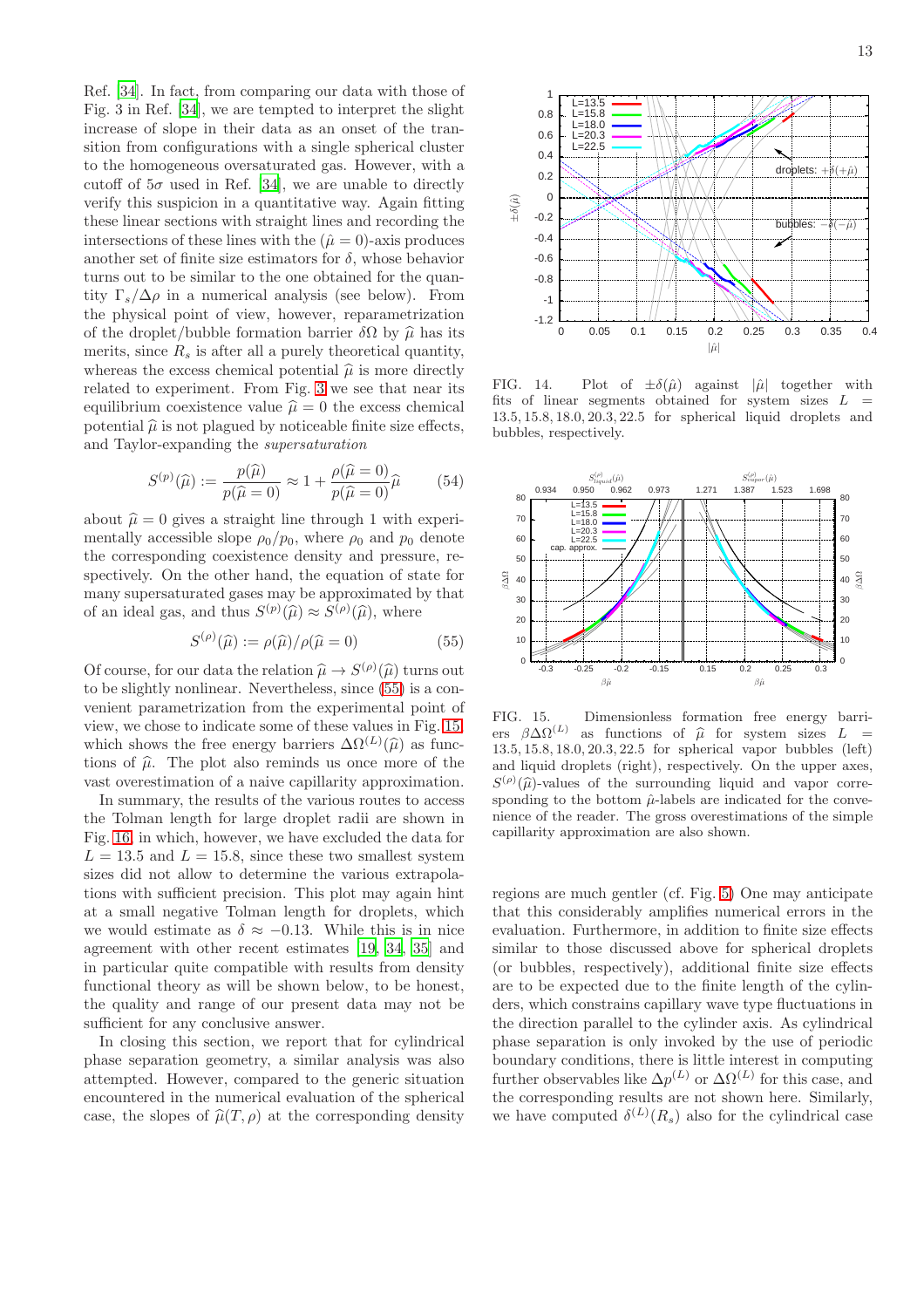

<span id="page-13-0"></span>FIG. 16. Attempted finite size extrapolation of the various estimators for the Tolman length. The yellow area serves as a guide to the eye for visualizing a reasonable bound for the asymptotic behavior of the data.

by applying a 2d version of the above theory. Unfortunately, due to their already mentioned modest accuracy, we can only report that it is difficult to draw any reliable conclusions based on the set of cylindrical data which is currently available to us.

#### RESULTS FROM DENSITY FUNCTIONAL **THEORY**

In this section, we examine the bubble and droplet formation using density functional theory (DFT) within a mean–field approximation for the attractive part of the interaction potential. For simplicity, we will enforce radially symmetric density profiles in a finite box of radius  $L_{\rm sph}$ . Therefore we expect to see a sharp transition from an overcompressed vapor to a spherical liquid bubble (or from a metastable liquid to a spherical vapor bubble) but we will miss the transitions from spherical to cylindrical and cylindrical to slab phases as seen in Figs. [2,](#page-7-0) [3.](#page-7-1) We are not specifically interested in these but rather in a direct comparison with simulations of the density– dependent chemical potential  $\mu(\rho)$  in the appropriate domain as well as in the question whether the functions  $\delta(R_s; L_{\rm sph}) = R_e - R_s$  (evaluated for the stable droplets in a finite box and formally dependent on the box size  $L<sub>sph</sub>$ ) reduce to a single function, corresponding to the case of the truly metastable droplets in an infinite box.

For a finite box, we take as a constraint that the average density  $\bar{\rho}$  in the box is fixed to a certain value  $\rho_{av}$ . One can implement this constraint into the minimization of the free energy  $\mathcal F$  through the definition of a grand



<span id="page-13-1"></span>FIG. 17. Comparison between the canonical chemical excess potentials from simulations and DFT. The DFT results have been multiplied with a factor which is the ratio of the planar surface tensions values obtained by simulation and DFT (see text). The radius  $L_{\rm sph}$  of the spherical DFT box has been chosen such that the total volume matches the volume  $L^3$  of a cubic simulation box.

potential–like functional

$$
\Omega'[\rho] = \mathcal{F}[\rho] - \mu(\rho_{\text{av}}) \int_{L_{\text{sph}}} d\mathbf{r} \rho(r) \tag{56}
$$

where the chemical potential  $\mu = \mu(\rho_{av})$  serves as the Lagrange multiplier needed to enforce the constraint. Here,  $\int_{L_{\rm sph}} d\mathbf{r} \cdots = 4\pi \int_0^{L_{\rm sph}} r^2 dr \ldots$  Thus for the equilibrium profile  $\rho_{eq}(r)$  the following holds:

$$
\frac{\delta\Omega'}{\delta\rho(r)}\bigg|_{\rho(r)=\rho_{\rm av}(r)} = \frac{\delta\mathcal{F}}{\delta\rho(r)}\bigg|_{\rho(r)=\rho_{\rm av}(r)} - \mu(\rho_{\rm av}) , (57)
$$

$$
\int_{L_{\rm sph}} d\mathbf{r}\rho(r) = \frac{4}{3}\pi L_{\rm sph}^3 \rho_{\rm av} . (58)
$$

The free energy functional used in our computations is spelled out explicitly in our previous paper, Ref. [\[35\]](#page-16-29). Basically, we have split  $\mathcal{F}[\rho]$  into the sum of the exactly known ideal gas part, a reference hard–sphere part and a mean–field part for the attractive part of the intermolecular potential based on a Weeks–Chandler–Andersen (WCA) separation of the cut and shifted Lennard–Jones potential used in our work. The reference hard–sphere functional was treated using Fundamental Measure theory, please consult Ref. [\[35](#page-16-29)] for all necessary definitions. This functional gives reasonable agreement for the coexistence densities well below the critical point and planar liquid–vapor surface tensions which are about 25% too large (see Tab. I in Ref. [\[35](#page-16-29)]).

Since  $\mathcal{F}[\rho]$  is nonlocal in the density, we need to specify a condition for the density outside the finite, spherical box. We choose the natural bulk condition  $\rho(r > L_{\rm sph}) =$  $\rho(L_{\rm sph}).$ 

In Fig. [17](#page-13-1) the DFT results for the chemical excess potential  $\mu(\rho_{av}) - \mu_{coex}$  are compared to the correspond-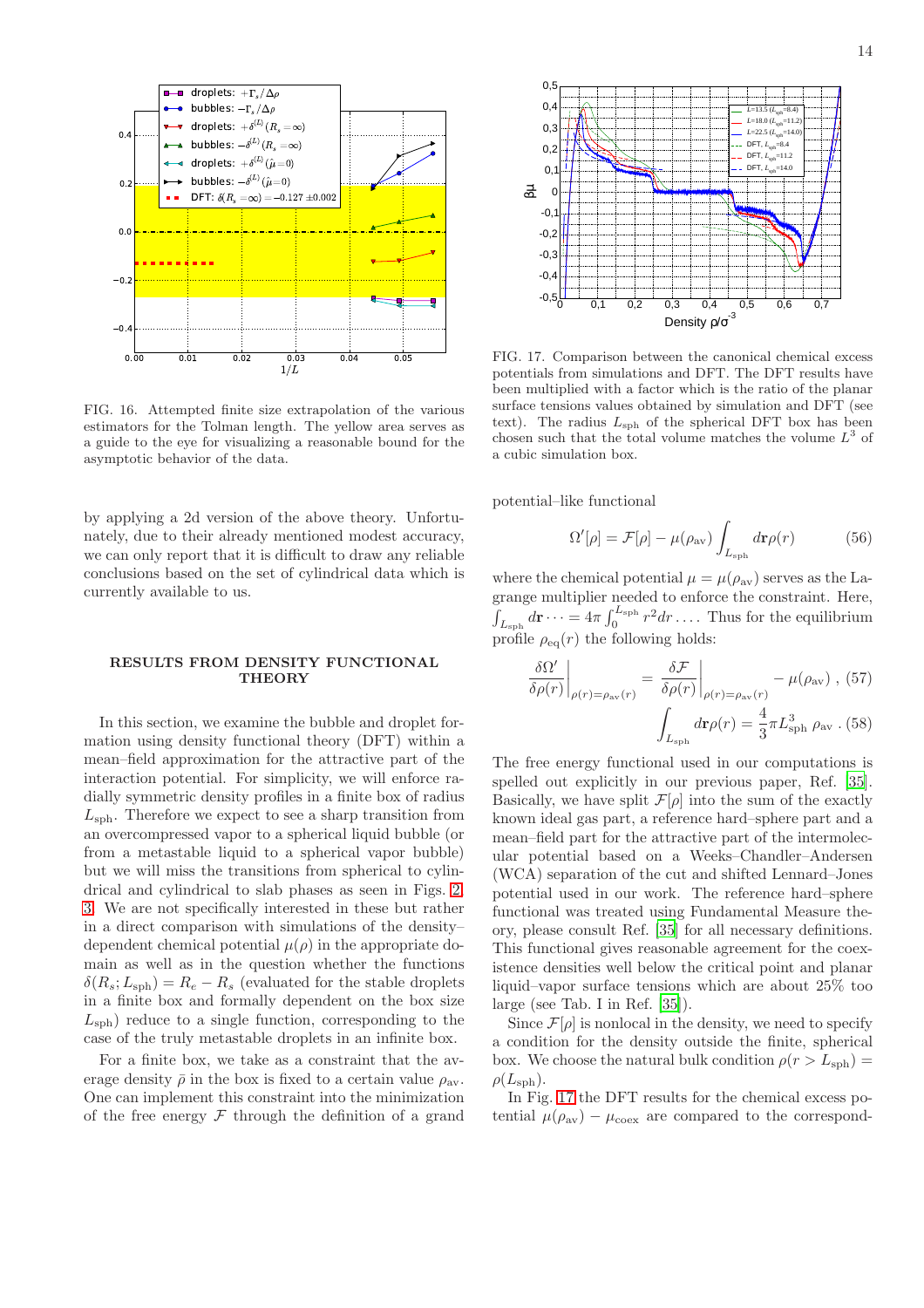

<span id="page-14-0"></span>FIG. 18. DFT results for the radius–dependent Tolman length function  $\delta(R_s; L_{\rm sph}) = R_e - R_s$  for three box radii  $L_{\rm sph}$ . Dashed lines show the corresponding results for the metastable droplets and bubbles, obtained in Ref. [\[35](#page-16-29)] using a much larger spherical box.

ing simulation values for three radii of the spherical box. The radius  $L_{\rm sph}$  has been chosen such that  $4\pi/3 L_{\rm sph}^3 =$  $L^3$ , i.e. the system volumes in DFT and simulations are equal. We note that the DFT results have been rescaled with the ratio of the planar surface tensions  $\sigma_{\infty,\text{sim}}/\sigma_{\infty,\text{DFT}} = 0.74$ . The reason behind this bases on the observation that the excess free energy in the phase– separated system is essentially proportional to the surface free energy of the droplet/bubble, and the main difference between simulation and DFT for this excess free energy stems from the difference in the planar surface tension values. Since the chemical excess potential is the density derivative of the excess free energy density, the same argument applies to it as well. We see that upon that rescaling the "bubble" part of the chemical excess potential agrees rather well with the simulations, whereas for the "droplet" part the agreement is only qualitative, presumably owing to the rather deficient description of the metastable vapor region.

In Fig. [18](#page-14-0) we observe that for droplets,  $\delta(R_s; L_{\rm sph})$ evaluated for three different radii  $L_{\rm sph}$  all lie on a master curve which is given by the corresponding results for the metastable droplets obtained in Ref. [\[35](#page-16-29)]. For bubbles, deviations from the master curve are visible for bubble radii  $\ge L_{\rm sph}$  – 3. These deviations are due to the stronger correlations in the liquid. Nevertheless it seems that DFT results are rather robust against variation of the system size, in contrast to the simulation results. At present, it is however not clear inasmuch this behavior would change by using also a cubic box for DFT (or a spherical box in the simulations). Therefore, attributing the differences between simulation and DFT to the fluctuations certainly missed by DFT is questionable.

In Fig. [19](#page-14-1) we present a direct comparison of our estimates for the radius–dependent Tolman length  $\delta(R_s; L_{\rm sph}) = R_e - R_s$  as obtained from simulations and



<span id="page-14-1"></span>FIG. 19. Comparison of results for the radius–dependent Tolman length  $\delta(R_s; L_{\rm sph}) = R_e - R_s$  as obtained from simulations and DFT calculations.

DFT calculations. It is remarkable that even though the DFT result obviously displays a markedly different slope as a function of  $1/R_s$  as compared to the simulation data, the limiting behavior of the two sets of data seems to be compatible, as was already observed in our previous work [\[35\]](#page-16-29).

We have also compared the DFT results for the adsorption  $\Gamma_s$  at the surface of tension to those of the simulation. The qualitative findings are similar to the case of  $\delta(R_s)$ , namely that overall the DFT values for  $\Gamma_s$  are smaller than those observed in simulation, and that the DFT droplet results for  $\Gamma_s$  all collapse on a single master curve. However, the bubble results show a strong spread due to finite size effects. Thus, here the extrapolation of the DFT results to  $R_s \to \infty$  would also be difficult, similar as in the simulation case.

## DISCUSSION

In the present work, for the vapor-liquid transition of fluids we have presented a method to study the free energy of droplets and bubbles as a function of their radius for the physically relevant range of nucleation barriers  $(10 \leq \beta \Delta \Omega^* \leq 65, \text{ cf. Fig. 11}).$  Our method does not need any atomic geometric criterion to distinguish atoms (or molecules) that are inside or outside the droplet (or bubble, respectively), but relies exclusively on a phenomenological analysis of two-phase equilibria inside finite volumes. The thermodynamic functions of such fluids (in practice we study here only the Lennard-Jones model with truncated and shifted interactions at a single temperature of about 78% of the critical temperature) are obtained very precisely with umbrella sampling methods for a broad range of system volumes (cf. Figs. [2](#page-7-0) and [3\)](#page-7-1).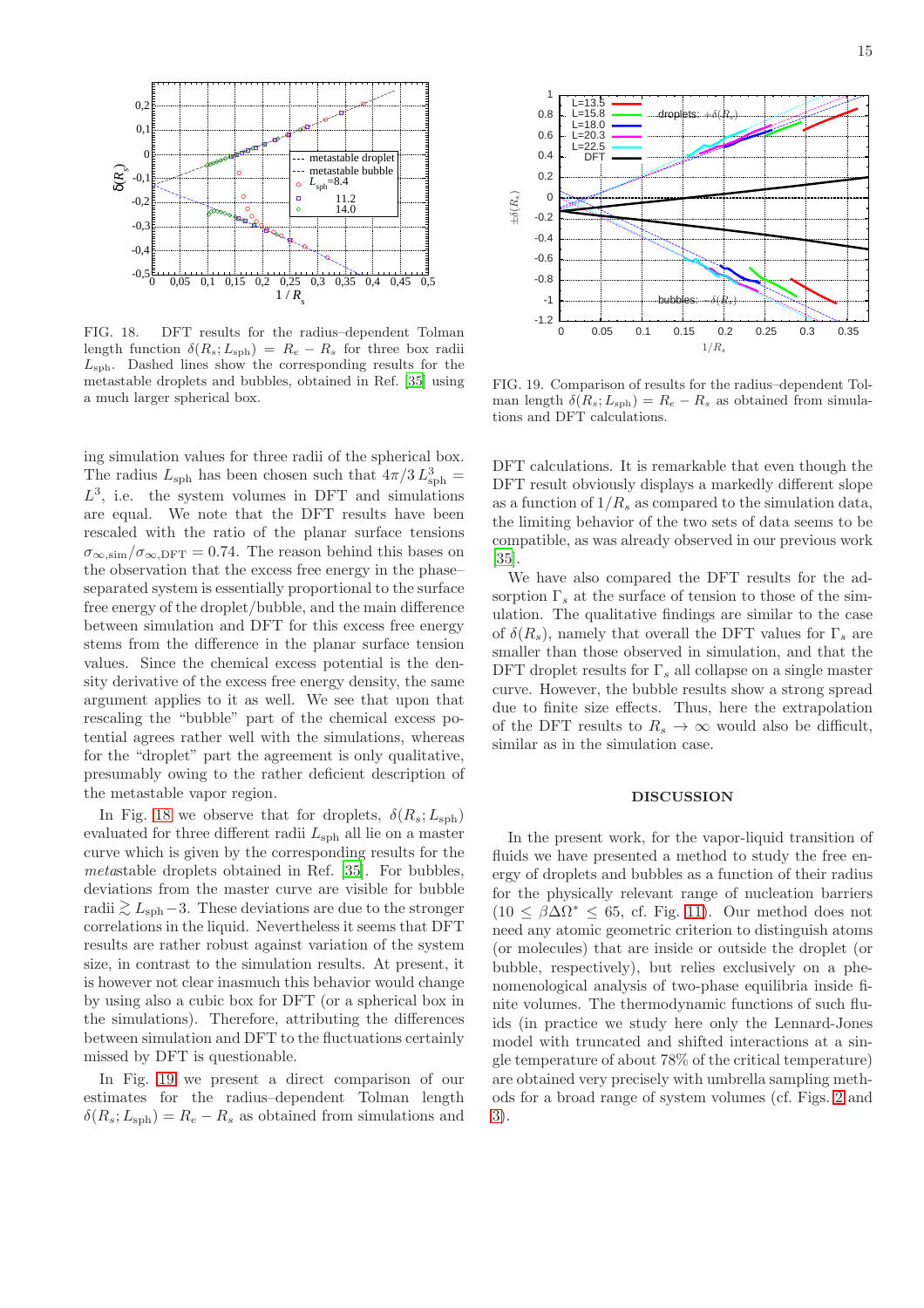In our approach, we determine both the equimolar radius  $R_e$  as well as the radius  $R_s$  of the surface of tension (see Fig. [6\)](#page-8-2). We are then able to obtain the radiusdependent interface tension  $\sigma_s(R_s)$  at the surface of tension (Fig. [9\)](#page-10-0), the Laplace pressure difference (Fig. [10\)](#page-10-1) and the difference  $\Delta \rho$  of the bulk densities of both phases (Fig. [13\)](#page-11-1). These data clearly show that in the range of interest significant deviations from the capillarity approximation  $\sigma(R_s) \approx \sigma_\infty$  occur; the capillarity approximation always yields an overestimate in the range of interest. For droplets, the deviations are in the range from 5% to 20%; for bubbles, in the range from 10% to 30%. At the same value of  $R_s$ , the deviation for bubbles is always significantly larger than for droplets. If these trends would persist up to  $R_s \to \infty$ , the Tolman length clearly would have to assume a nonzero limiting value. For the  $R_s$ dependent "effective" Tolman length  $\delta(R_s) = R_e - R_s$ for droplets, one finds a positive but strongly  $R_s$  dependent result of the order of  $0.5\sigma$  in the accessible range (Fig. [8\)](#page-9-1), but taken together with the information from the bubbles it is likely that for  $R_s \to \infty$  a slightly negative Tolman length (of the order of  $0.1\sigma$ ) will result. These numbers may nevertheless deviate from those of other works, since e.g the values obtained for the surface tension are known to strongly depend on the chosen Lennard-Jones cutoff [\[38](#page-16-32), [39](#page-16-33)].

It is interesting to note that density functional theory, employing a standard mean–field treatment of the interparticle attractions, yields a much weaker dependence of  $\sigma_s(R_s)$  and  $\delta(R_s)$  on  $R_s$  although the limiting behavior for  $R_s \to \infty$  agrees with the simulation results.

The uncertainty in determining the limit  $\delta_{\infty}$  from our data is in part due to the limiting system sizes that are available for the Lennard-Jones system in combination with a reasonable computational effort. On the other hand, as the free energy data show, the asymmetry in the free energy, which, as we have mentioned above, is a necessary ingredient for a nonzero limiting value  $\delta_{\infty}$ is not very pronounced for the present model. A tailormade system to observe a nonzero limit of the Tolman length should thus be computationally as cheap as possible, and should involve a pronounced asymmetry between condensed and vapor phase, and indeed the corresponding results on an Ising model with three-spin interaction are much more conclusive [\[40\]](#page-16-34).

Unfortunately, we also observed considerable finite-size effects in the analysis, which add to the difficulties of making any conclusive statement about the limiting value of the Tolman length. We must stress that the origin of these finite size deviations, which were not anticipated in the context of first order transitions, are currently not well understood. For instance, as one can recognize from Fig. [9,](#page-10-0) the branches  $\sigma_s^{(L)}$  derived from the indicated different choices of L do not perfectly collapse onto an L-independent "master curve". Instead, there occurs a slight but systematic mismatch. These finite-size effects can have several reasons: On the one hand, due to the finite linear dimension  $L$  of the box, a droplet (or bubble, respectively) interacts with its "images" created by the periodic boundary conditions via long range density fluctuations. On the other hand, other observables like e.g. the densities of the pure phases at the chosen chemical potential are found to be only slightly L-dependent. In fact, when one analyzes the states where a droplet (or bubble, respectively) coexists with the corresponding surrounding bulk phase, one has strong fluctuations of the observables of interest  $(f_L, \hat{\mu}_L, R_s, R_e, \dots)$ . Some of these observables presumably exhibit distributions that are not symmetric with respect to their mean, and such an asymmetry is expected to lead to systematic errors in the data such as shown in Figs. [9](#page-10-0) and [12.](#page-11-0) New simulation results for two-dimensional systems suggest that these finite size effects are even more pronounced in two than in three dimensions [\[41](#page-16-35)]. More work to clarify these effects is desirable.

We have investigated also the appearance of finite size effects in our density functional calculations by using a spherical box having a radius with size comparable to the linear dimensions used in the simulations. Interestingly, for droplets a perfect data collapse independent of the box size is found; for bubbles, some systematic deviations occur, but only when the bubble radius comes close to the box radius. Thus it would be desirable to use such a spherical geometry also for the simulations (with the obvious advantage that in such a setting systematic effects due to transitions to cylindrical droplets are not expected). Conversely, a DFT study reconsidering the problem in a cubic instead of a spherical box would be equally useful. These approaches must be left for future work, however. Finally, we stress that the problems to carry out a reliable extrapolation to accurately estimate the Tolman length do not at all prevent us from making reasonably accurate predictions for nucleation barriers as function either of the droplet (or bubble) radius (Fig. [11\)](#page-10-2) or of the chemical potential difference (or supersaturation, respectively), see Fig. [15.](#page-12-2) We have shown that the classical capillarity approximation overestimates these barriers strongly.

We are grateful to B. Evans, A. Shchekin, and in particular to J. Henderson and D. Kashchiev for helpful correspondence, and acknowledge support by the Austrian Science Fund (FWF) Project P22087-N16 and by the Deutsche Forschungsgemeinschaft (DFG) through the Priority Program SPP 1296 (Heterogeneous Nucleation). A. T. would like to thank D. Reith for valuable computer support.

∗ [troestea@uni-mainz.de](mailto:troestea@uni-mainz.de)

<span id="page-15-1"></span><span id="page-15-0"></span>[1] D. W. Oxtoby, Journal of Physics: Condensed Matter 4,